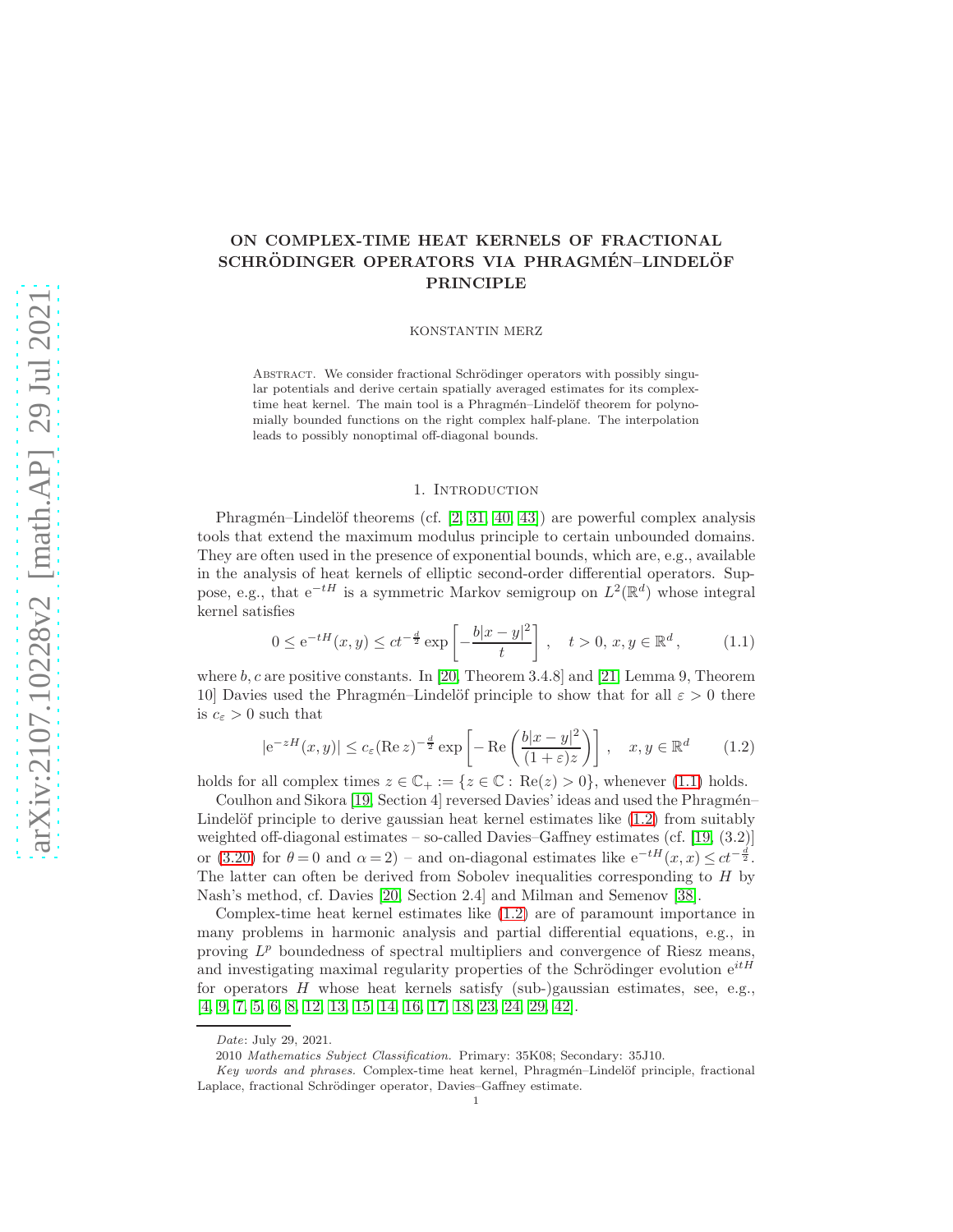On the other hand, there has been recent interest in the fractional Laplace operator  $(-\Delta)^{\alpha/2}$  in  $L^2(\mathbb{R}^d)$  for  $\alpha > 0$  and its generated holomorphic semigroup  $e^{-z(-\Delta)^{\alpha/2}}$  for  $z \in \mathbb{C}_+$ . For  $\alpha > 0$  Blumenthal and Getoor [\[3\]](#page-18-10) proved

$$
|e^{-t(-\Delta)^{\alpha/2}}(x)| \le c_{d,\alpha} \frac{t}{(t^{1/\alpha}+|x|)^{d+\alpha}}, \quad t > 0, \ x \in \mathbb{R}^d,
$$
 (1.3)

whereas for  $\alpha = 1$  one has the representation via Poisson's kernel

<span id="page-1-1"></span>
$$
e^{-t(-\Delta)^{1/2}}(x) = c_d \frac{t}{(t^2+|x|^2)^{(d+1)/2}}
$$

for an explicit constant  $c_d > 0$ . The slow decay of these kernels and their extension to  $\mathbb{C}_+$  – that we discuss momentarily – complicates many arguments in problems where heat kernel estimates are the central element of the analysis like [\[26,](#page-19-13) [37,](#page-19-14) [11\]](#page-18-11). In particular, they impede the generalization of the above mentioned works on spectral multipliers for operators whose heat kernels only decay algebraically. As  $(1.2)$  indicates, complex-time heat kernels satisfy worse bounds as  $|\arg(z)|$  increases. Thus, the derivation of sharp estimates becomes even more crucial in this scenario.

Zhao and Zheng [\[46,](#page-20-2) Theorem 1.3] recently proved uniform complex-time heat kernel estimates for  $(-\Delta)^{\alpha/2}$  and all  $\alpha > 0$  using the stationary phase method. While for  $\alpha = 1$  one has the explicit formula

$$
e^{-z(-\Delta)^{1/2}}(x) = c_d \frac{z}{(z^2+|x|^2)^{(d+1)/2}}, \quad z \in \mathbb{C}_+, x \in \mathbb{R}^d,
$$

the derivation of such estimates for  $\alpha \neq 1$  is rather intricate. Pointwise estimates in the case  $|\arg(z)| = \pi/2$  are however well known, see, e.g., Miyachi [\[39,](#page-19-15) Proposition 5.1], Wainger [\[44,](#page-20-3) pp. 41-52], Huang et al [\[33\]](#page-19-16) and [\[46,](#page-20-2) pp. 2-3].

Using perturbation theory, Zhao and Zheng extended their results and derived uniform complex-time heat kernel estimates for fractional Schrödinger operators

<span id="page-1-2"></span><span id="page-1-0"></span>
$$
H_{\alpha} := (-\Delta)^{\alpha/2} + V \quad \text{in } L^{2}(\mathbb{R}^{d})
$$
\n(1.4)

when  $V \in L^1_{loc}(\mathbb{R}^d : \mathbb{R})$  belongs to the higher order Kato class  $K_\alpha(\mathbb{R}^d)$  (cf. [\[22,](#page-19-17) [28,](#page-19-18)  $47$ ] for a precise definition). In this case V is infinitesimally form bounded with respect to  $(-\Delta)^{\alpha/2}$  and  $H_{\alpha}$  can be defined as the self-adjoint Friedrichs extension of the corresponding quadratic form with form core  $C_c^{\infty}(\mathbb{R}^d)$ . Their estimates for the kernel of the holomorphic extension of  $e^{-tH_{\alpha}}$  to  $\mathbb{C}_{+}$  read as follows.

**Theorem 1.1** ([\[46,](#page-20-2) Theorem 1.5]). Let  $\alpha > 0$ ,  $z = |z|e^{i\theta} \in \mathbb{C}_+$ , and  $V \in K_{\alpha}(\mathbb{R}^d)$ . Then for any  $0 < \varepsilon \ll 1$  there are  $c_{d,\alpha} > 0$  and  $\mu_{\varepsilon,V,d,\alpha} > 0$  such that

$$
|e^{-zH_{\alpha}}(x,y)|
$$
  
\n
$$
\leq c_{d,\alpha}e^{\mu_{\varepsilon,V,d,\alpha}|z|}(\cos\theta)^{-d(\frac{1}{\alpha}-\frac{1}{2})\mathbf{1}_{\{\alpha<1\}}-(\frac{d}{2}+\alpha-1)\mathbf{1}_{\{\alpha\geq1\}}}\frac{|z|}{(|z|^{\frac{1}{\alpha}}+|x-y|)^{d+\alpha}}
$$
(1.5)

holds for all  $x, y \in \mathbb{R}^d$ .

Estimate [\(1.5\)](#page-1-0) reflects the best possible off-diagonal pointwise decay for  $|x-y| \gg$  $|z|^{1/\alpha}$  and all  $|\theta| < \pi/2$  (compare with [\(1.3\)](#page-1-1)) and is particularly useful for  $|z| \lesssim 1$ . (See [\[46,](#page-20-2) p. 22] for the precise definition of  $\mu_{\varepsilon,V,d,\alpha}$ .)

In this note we derive a Phragmén–Lindelöf principle for polynomially bounded functions and apply it to obtain suitably weighted and averaged estimates for  $e^{-zH_{\alpha}}$ that are not uniform in  $\theta$  but do not deteriorate for  $|z| \gg 1$ . Moreover, we can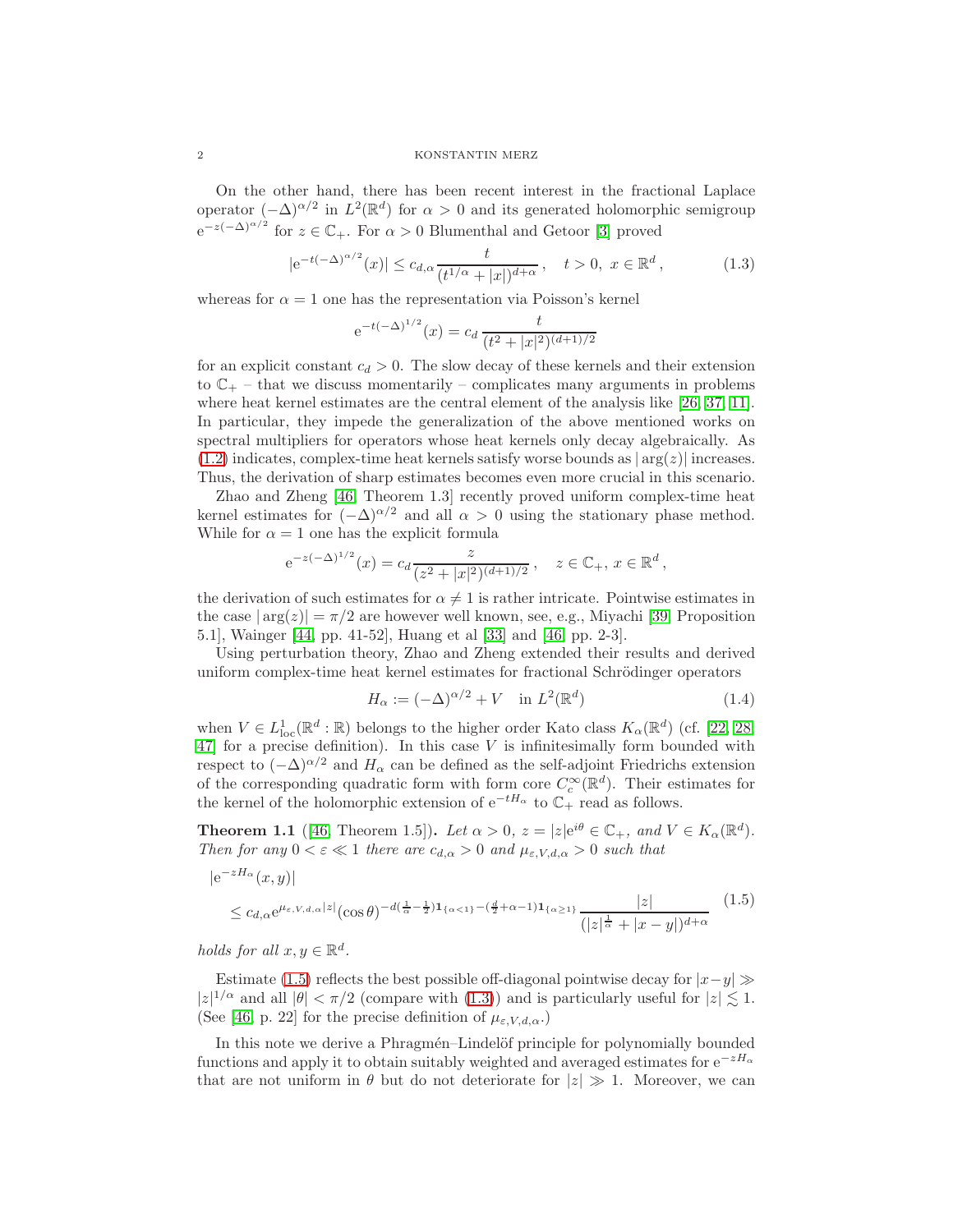allow for critically singular potentials V, like the Hardy potential  $|x|^{-\alpha}$ , which do not belong to  $K_{\alpha}(\mathbb{R}^d)$ . In this case  $e^{-tH_{\alpha}}$  is generally not  $L^1 \to L^{\infty}$  bounded. On the downside, it is not clear whether the off-diagonal decay of our estimates is optimal, especially when  $|\pi/2 - \theta| \ll 1$ .

**Organization and notation.** In Section [2](#page-2-0) we state and prove a Phragmén– Lindelöf theorem for polynomially bounded functions. We apply this theorem in Section [3](#page-3-0) to derive estimates for the complex-time heat kernel of fractional Schrödinger operators with non-negative potentials (Corollary [3.1](#page-4-0) and Corollary [3.2](#page-5-0) for a pointwise estimate), and potentials with a non-vanishing, possibly singular, negative part (Theorem [3.7](#page-8-1) and Corollaries [3.11](#page-11-0) and [3.12\)](#page-12-0). In Section [4](#page-13-0) we collect some properties of the estimates – so-called dyadic Davies–Gaffney estimates (Definitions [3.3](#page-6-0) and [3.9\)](#page-10-0) – that we discuss when V has a negative part.

We write  $A \leq B$  for two non-negative quantities  $A, B \geq 0$  to indicate that there is a constant  $C > 0$  such that  $A \leq CB$ . If  $C = C_{\tau}$  depends on a parameter  $\tau$ , we write  $A \leq_{\tau} B$ . The dependence on fixed parameters like d and  $\alpha$  is sometimes omitted. The notation  $A \sim B$  means  $A \leq B \leq A$ . All constants are denoted by c or C and are allowed to change from line to line. We abbreviate  $A \wedge B := \min\{A, B\}$ and  $A \vee B := \max\{A, B\}$ . The Heaviside function is denoted by  $\theta(x)$ . We use the convention  $\theta(0) = 1$ . The indicator function and the Lebesgue measure of a set  $\Omega \subseteq \mathbb{R}^d$  are denoted by  $\mathbf{1}_{\Omega}$  and  $|\Omega|$ , respectively. The euclidean distance between two sets  $\Omega_1, \Omega_2 \subseteq \mathbb{R}^d$  is denoted by  $d(\Omega_1, \Omega_2) := \inf_{x \in \Omega_1, y \in \Omega_2} |x - y|$ . If  $T: L^p(\mathbb{R}^d) \to L^q(\mathbb{R}^d)$  is a bounded linear operator, we write  $T \in \mathcal{B}(L^p \to L^q)$  and denote its operator norm by  $||T||_{p\rightarrow q}$ . For  $1 \le p \le \infty$  we write  $p' = (1 - 1/p)^{-1}$ .

## 2. PHRAGMÉN-LINDELÖF PRINCIPLE WITH POLYNOMIAL BOUNDS

<span id="page-2-4"></span><span id="page-2-0"></span>**Theorem 2.1.** Let X be a Banach space equipped with a norm  $\|\cdot\|$  and  $F : \mathbb{C}_+$  ${z \in \mathbb{C} : \text{Re}(z) > 0} \rightarrow X$  be a holomorphic function satisfying

$$
||F(|z|e^{i\theta})|| \le a_1(|z|\cos\theta)^{-\beta_1} \quad and \tag{2.1}
$$

<span id="page-2-3"></span>
$$
||F(|z|)|| \le a_1 |z|^{-\beta_1} \left(\frac{a_2}{|z|}\right)^{-\beta_2} \cdot \left(\frac{a_3}{|z|}\right)^{\beta_3}
$$
\n(2.2)

for some  $a_1, a_2, a_3 > 0$ ,  $\beta_1, \beta_2, \beta_3 \geq 0$ , all  $|z| > 0$ , and all  $|\theta| < \pi/2$ . Then for all  $\varepsilon \in (0,1)$  one has

$$
||F(|z|e^{i\theta})|| \le a_1(|z|\cos\theta)^{-\beta_1} \left[1 \wedge \varepsilon^{-\beta_1} \left(\left(\frac{a_2}{|z|}\right)^{-\beta_2} \cdot \left(\frac{a_3}{|z|}\right)^{\beta_3}\right)^{1-|\theta|/\gamma(\varepsilon,\theta)}\right] (2.3)
$$

for all  $|\theta| < \pi/2$  and  $|z| > 0$ , where  $\gamma(\varepsilon, \theta) := \varepsilon |\theta| + (1 - \varepsilon)\pi/2$ .

*Proof.* For  $\gamma \in (0, \pi/2)$  and  $z = |z|e^{i\theta}$  let

<span id="page-2-2"></span><span id="page-2-1"></span>
$$
G(z) := z^{-\beta_1} F(z^{-1}) \cdot H_2(z) \cdot H_3(z) \tag{2.4}
$$

with

$$
H_2(z) := \exp\left(\beta_2 \log(a_2 z) \left(1 + \frac{i}{2\gamma} \log(a_2 z)\right)\right) = (a_2 z)^{\beta_2 (1 + \frac{i}{2\gamma} \log(a_2 z))}
$$
(2.5)

and

$$
H_3(z) := \exp\left(-\beta_3 \log(a_3 z) \left(1 + \frac{i}{2\gamma} \log(a_3 z)\right)\right) = (a_3 z)^{-\beta_3 (1 + \frac{i}{2\gamma} \log(a_3 z))}.
$$
 (2.6)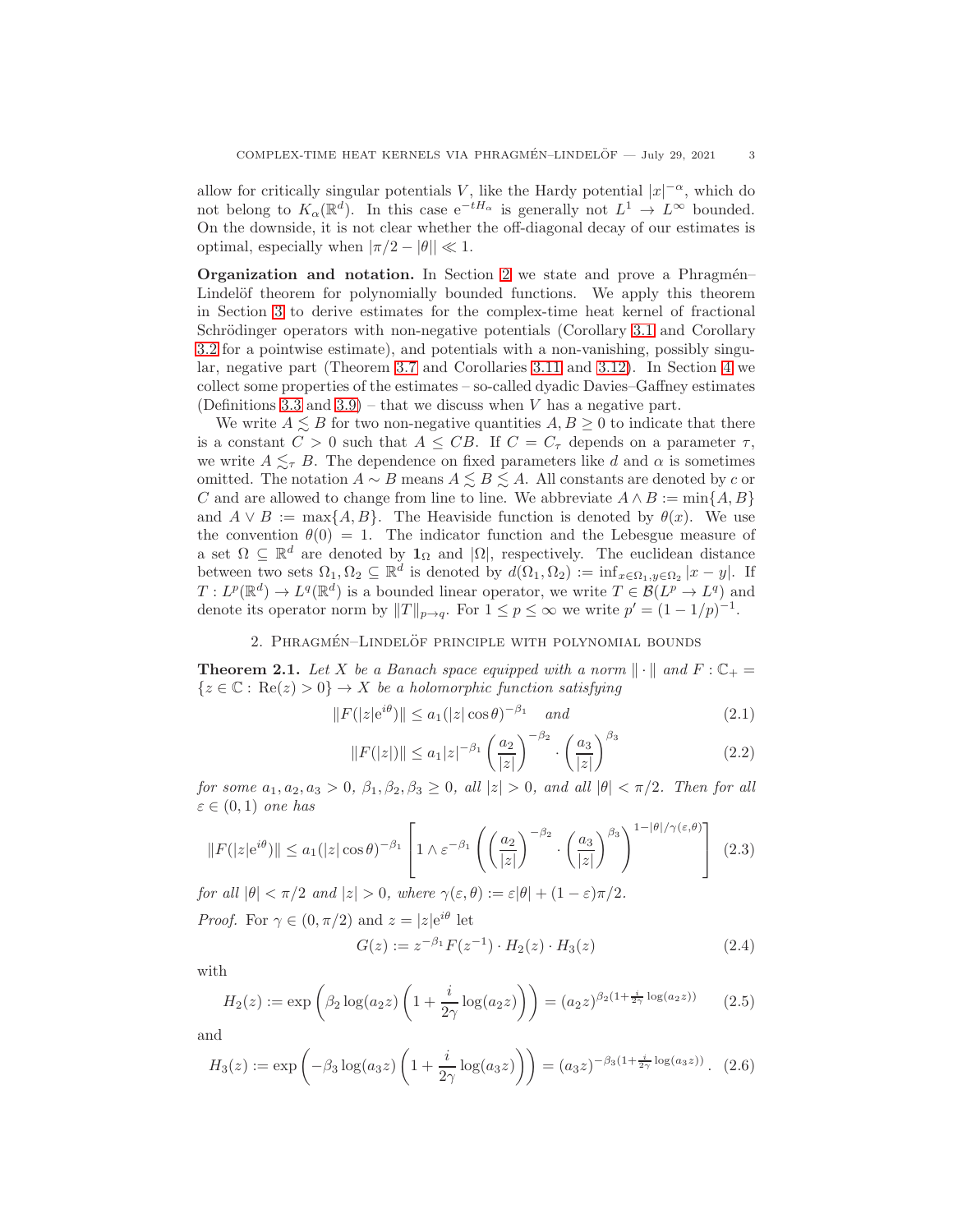Here  $\log(|z|e^{i\theta}) := \log(|z|) + i\theta$  with  $|\theta| < \pi$  is the principal branch of the logarithm. By the assumptions on  $||F(z)||$  for  $\theta = 0$  and  $\theta = \gamma$ , and the bounds

<span id="page-3-2"></span><span id="page-3-1"></span>
$$
|H_2(|z|)| \le (a_2|z|)^{\beta_2}
$$

and

$$
|H_2(|z|e^{i\gamma})| = \left|\exp\left(\frac{i\beta_2}{2}\left((\log|a_2z|)^2/\gamma + \gamma\right)\right)\right| = 1,
$$

and

$$
|H_3(|z|)| \le (a_3|z|)^{-\beta_3}
$$
 and  $|H_3(|z|e^{i\gamma})| = 1$ ,

respectively, we have

$$
||G(|z|)|| \le |z|^{-\beta_1} \cdot a_1 |z|^{\beta_1} (a_2 |z|)^{-\beta_2} (a_2 |z|)^{\beta_2} \cdot (a_3 |z|)^{\beta_3} (a_3 |z|)^{-\beta_3} \le a_1 \qquad (2.7)
$$

and

$$
||G(|z|e^{i\gamma})|| \le |z|^{-\beta_1} \cdot a_1 |z|^{\beta_1} (\cos \gamma)^{-\beta_1} = a_1 (\cos \gamma)^{-\beta_1} . \tag{2.8}
$$

Combining [\(2.7\)](#page-3-1) and [\(2.8\)](#page-3-2) using the three lines lemma shows

$$
||G(|z|e^{i\theta})|| \le a_1(\cos \gamma)^{-\beta_1 \theta/\gamma} \le a_1(\cos \gamma)^{-\beta_1}
$$

for all  $0 \le \theta \le \gamma$  and  $|z| > 0$ . Plugging this estimate and the identities

$$
|H_2(z^{-1})^{-1}| = |(a_2 z^{-1})^{-\beta_2(1 + \frac{i}{2\gamma} \log(a_2 z^{-1}))}| = (a_2 |z|^{-1})^{-\beta_2(1 + \theta/\gamma)}
$$
  

$$
|H_3(z^{-1})^{-1}| = (a_3 |z|^{-1})^{\beta_3(1 + \theta/\gamma)}
$$

into the expression for  $F(z)$  in [\(2.4\)](#page-2-1), i.e.,

<span id="page-3-3"></span>
$$
F(|z|e^{i\theta}) = z^{-\beta_1} G(z^{-1}) H_2(z^{-1})^{-1} \cdot H_3(z^{-1})^{-1},
$$

implies for  $-\gamma \leq \theta < 0$  and  $|z| > 0$ ,

$$
||F(|z|e^{i\theta})|| \le a_1|z|^{-\beta_1}(\cos \gamma)^{-\beta_1}(a_2|z|^{-1})^{-\beta_2(1+\theta/\gamma)} \cdot (a_3|z|^{-1})^{\beta_3(1+\theta/\gamma)}.
$$
 (2.9)

By a reflection along the real axis we conclude the corresponding bound with  $\theta$ replaced by  $-\theta \in [-\gamma, 0)$ . Choosing  $\gamma = \gamma(\varepsilon, \theta) = \varepsilon |\theta| + (1-\varepsilon)\pi/2$  for any  $0 < \varepsilon < 1$ (which ensures  $|\theta| < \gamma < \pi/2$ ) lets us estimate  $(\cos \gamma)^{-\beta_1} \leq \varepsilon^{-\beta_1} (\cos \theta)^{-\beta_1}$  and conclude the proof of  $(2.3)$ , upon taking the minimum between  $(2.9)$  and  $(2.1)$ .  $\Box$ 

Remarks 2.2. (1) For  $\beta_3 = 0$  one observes that the decay of  $|F(z)|$  in the regime  $a_2 \gg |z|$  becomes weaker as  $|\theta|$  increases.

(2) The choice  $\gamma = \varepsilon |\theta| + (1 - \varepsilon) \pi/2$  suppresses the effect of large  $|\theta|$  for  $\varepsilon \ll 1$ , but does not prevent the vanishing of decay as  $|\theta| \to \pi/2$ .

## <span id="page-3-0"></span>3. Application - Semigroups of fractional Schrodinger operators ¨

Let  $d \in \mathbb{N}$ ,  $\alpha > 0$ ,  $V \in L^1_{loc}(\mathbb{R}^d : \mathbb{R})$ , and recall the notation [\(1.4\)](#page-1-2) for the fractional Schrödinger operator  $H_{\alpha} = (-\Delta)^{\alpha/2} + V$  in  $L^2(\mathbb{R}^d)$ . We assume that V is such that the quadratic form of  $H_{\alpha}$  is non-negative on  $C_c^{\infty}(\mathbb{R}^d)$  so that it gives rise to a self-adjoint operator by Friedrichs' theorem. In particular,  $e^{-zH_{\alpha}}$  is a bounded, holomorphic semigroup on  $L^2(\mathbb{R}^d)$  whenever  $\text{Re}(z) > 0$  [\[34,](#page-19-19) p. 493]. In the following we derive certain weighted and averaged estimates for the extension of the semigroup  $e^{-tH_{\alpha}}$  to complex times  $z \in \mathbb{C}_+$  and distinguish between the cases where  $V \geq 0$  and where V has a non-vanishing negative part, respectively.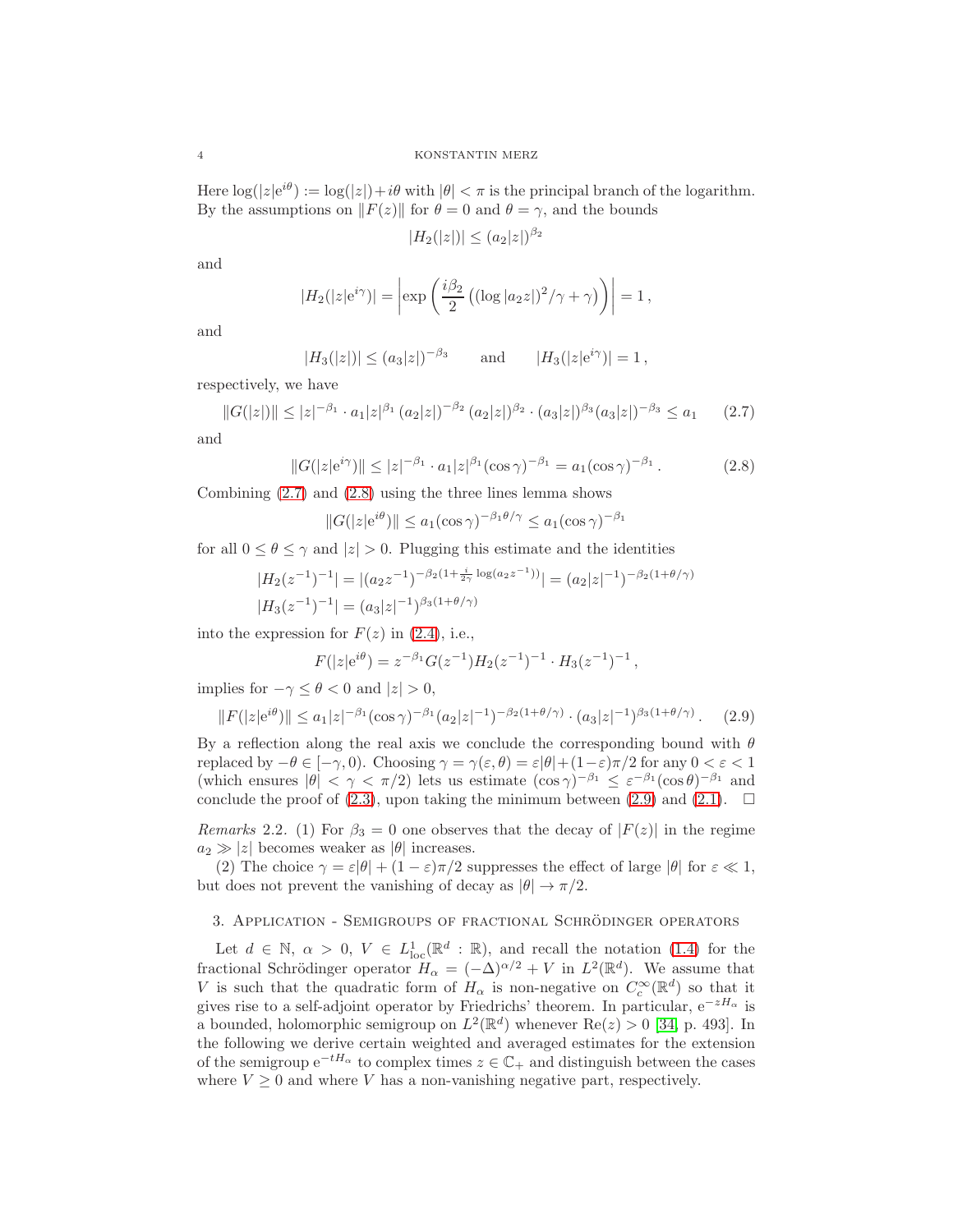3.1. Non-negative potentials. If  $\alpha \in (0, 2)$ , then  $e^{-t(-\Delta)^{\alpha/2}}(x) \sim_{d,\alpha} t^{-d/\alpha} (1+\alpha)$  $|x|/t^{1/\alpha}$ <sup>-d/ $\alpha$ </sup>, i.e., the kernel is in particular positive [\[3\]](#page-18-10). Therefore, Trotter's formula implies for  $V \geq 0$  the upper bound

<span id="page-4-2"></span><span id="page-4-1"></span>
$$
e^{-tH_{\alpha}}(x,y) \lesssim_{d,\alpha} t^{-\frac{d}{\alpha}} \left(1 + \frac{|x-y|}{t^{1/\alpha}}\right)^{-d-\alpha}.
$$
 (3.1)

In turn, [\(3.1\)](#page-4-1) implies the following weighted  $L^2 \to L^{\infty}$  estimate for any  $r, t > 0$ ,

$$
\sup_{y \in \mathbb{R}^d} \int_{\mathbb{R}^d \setminus B_y(r)} \left| \exp(-tH_\alpha)(x, y) \right|^2 dx \lesssim t^{-\frac{d}{\alpha}} \left( 1 + \frac{r}{t^{1/\alpha}} \right)^{-d-2\alpha} . \tag{3.2}
$$

The uniform complex-time heat kernel estimates [\(1.5\)](#page-1-0) by Zhao and Zheng yield the following extension to  $z \in \mathbb{C}_+$ , i.e.,

$$
\sup_{y \in \mathbb{R}^d} \int_{\mathbb{R}^d \setminus B_y(r)} |\exp(-zH_\alpha)(x, y)|^2 dx
$$
  
\$\lesssim e^{2\mu\_{\varepsilon, V}|z|} \cdot (\cos \theta)^{-2d(\frac{1}{\alpha} - \frac{1}{2})\mathbf{1}\_{\{\alpha < 1\}} - 2(\frac{d}{2} + \alpha - 1)\mathbf{1}\_{\{\alpha \ge 1\}}}|z|^{-\frac{d}{\alpha}} \left(1 + \frac{r}{|z|^{1/\alpha}}\right)^{-d-2\alpha}.\n\tag{3.3}

In some applications one is merely in possession of averaged and possibly weighted analogs of  $(3.1)$ , such as  $(3.2)$ . This is typically the case when V has a singular negative part, which will be discussed in more detail in Section [3.2.](#page-5-1) The following corollary illustrates how the Phragmén–Lindelöf principle can be used to extend weighted  $L^2 \to L^{\infty}$  estimates like [\(3.2\)](#page-4-2) to complex times.

<span id="page-4-0"></span>**Corollary 3.1.** Let  $\alpha \in (0,2)$  and  $V \ge 0$ . Let further  $z = |z|e^{i\theta}$  with  $|\theta| \in [0,\pi/2)$ ,  $r > 0, \varepsilon \in (0, 1), \text{ and}$ 

<span id="page-4-4"></span>
$$
\beta_{d,\alpha,\varepsilon}(\theta) := (d + 2\alpha) \left( 1 - \frac{|\theta|}{\varepsilon |\theta| + (1 - \varepsilon)\pi/2} \right) \ge 0. \tag{3.4}
$$

Then

$$
\sup_{y \in \mathbb{R}^d} \int_{\mathbb{R}^d \setminus B_y(r)} |\exp(-zH_\alpha)(x,y)|^2 dx \lesssim_{d,\alpha,\varepsilon} (|z|\cos\theta)^{-\frac{d}{\alpha}} \left(1 + \frac{r}{|z|^{1/\alpha}}\right)^{-\beta_{d,\alpha,\varepsilon}(\theta)}.
$$
\n(3.5)

Although the singularity of  $(\cos \theta)^{-d/\alpha}$  in [\(3.5\)](#page-4-3) is less severe than in [\(3.3\)](#page-4-4), the decay in the region  $r \gg |z|^{1/\alpha}$  becomes weaker as  $|\theta|$  increases.

*Proof.* For  $y \in \mathbb{R}^d$  define the analytic function  $F_y : \mathbb{C}_+ \to \mathbb{C}$  by

<span id="page-4-3"></span>
$$
F_y(z) = \left(\int_{\mathbb{R}^d} e^{-zH_\alpha}(x, y) f(x) dx\right)^2
$$

for any normalized  $f \in L^2(\mathbb{R}^d)$  with supp  $f \subseteq \mathbb{R}^d \setminus B_y(r)$ . For  $|\theta| < \frac{\pi}{2}$  and  $z = |z|e^{i\theta}$ , we have, using the unitarity of  $e^{-itH_\alpha}$  and [\(3.1\)](#page-4-1) with t replaced by  $|z|\cos\theta$ ,

$$
\sup_{y \in \mathbb{R}^d} |F_y(z)| \le ||e^{-zH_\alpha}||_{2 \to \infty}^2 \le ||e^{-|z|\cos\theta H_\alpha}||_{2 \to \infty}^2 ||e^{-i|z|\sin\theta H_\alpha}||_{2 \to 2}^2
$$
  

$$
\le C_{1,d,\alpha}(|z|\cos\theta)^{-\frac{d}{\alpha}}.
$$
 (3.6)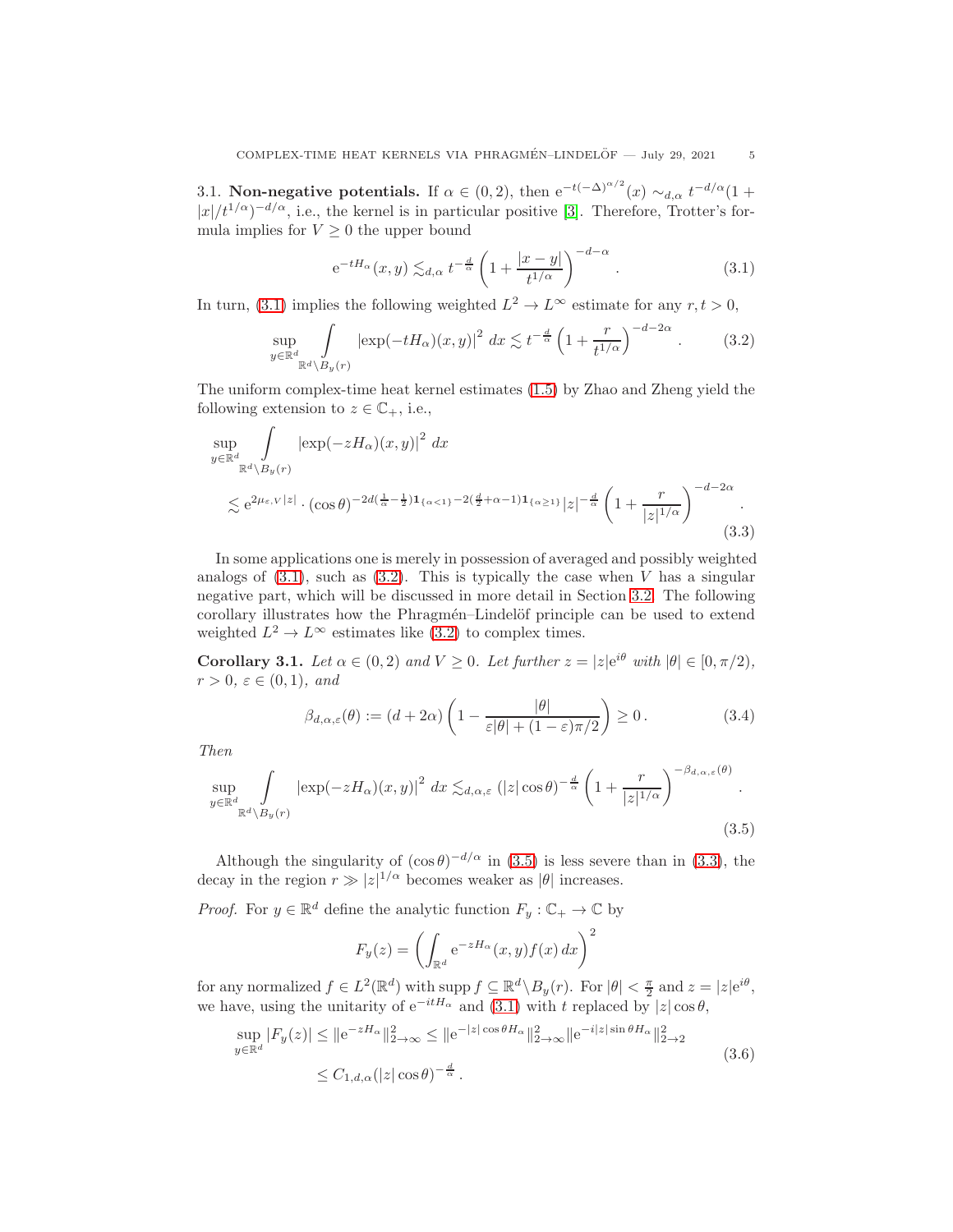On the other hand we have for  $\theta = 0$ ,

$$
\sup_{y \in \mathbb{R}^d} |F_y(|z|)| \le \int_{\mathbb{R}^d \setminus B_y(r)} \left| e^{-|z|H_\alpha}(x, y) \right|^2 dx \le C_{2, d, \alpha} |z|^{-d/\alpha} \left( 1 + \frac{r}{|z|^{1/\alpha}} \right)^{-d-2\alpha}
$$
  

$$
\le C_{2, d, \alpha} |z|^{-d/\alpha} \left( \frac{r^\alpha}{|z|} \right)^{-\frac{d}{\alpha} - 2}
$$

by [\(3.2\)](#page-4-2). Thus, we may apply Theorem [2.1](#page-2-4) with  $X = \mathbb{C}$ ,  $a_1 = \max\{C_{1,d,\alpha}, C_{2,d,\alpha}\}\,$  $a_2 = r^{\alpha}, \beta_1 = d/\alpha, \beta_2 = (d + 2\alpha)/\alpha, \text{ and } \beta_3 = 0, \text{ and obtain}$ 

$$
|F_y(z)| \lesssim_{d,\alpha,\varepsilon} (|z|\cos\theta)^{-\frac{d}{\alpha}} \left[1 \wedge \left(\frac{r^{\alpha}}{|z|}\right)^{-\frac{d+2\alpha}{\alpha}\left(1-\frac{|\theta|}{\varepsilon|\theta|+(1-\varepsilon)\pi/2}\right)}\right], \qquad (3.7)
$$
  
which shows (3.5).

Similarly, one can use Theorem [2.1](#page-2-4) to derive pointwise estimates.

<span id="page-5-0"></span>**Corollary 3.2.** Let  $\alpha \in (0,2)$  and  $V \ge 0$ . Let further  $z = |z|e^{i\theta}$  with  $|\theta| \in [0,\pi/2)$ ,  $x, y \in \mathbb{R}^d, \, \varepsilon \in (0, 1), \, \text{and}$ 

<span id="page-5-2"></span>
$$
\beta_{d,\alpha,\varepsilon}(\theta) := (d+\alpha) \left(1 - \frac{|\theta|}{\varepsilon|\theta| + (1-\varepsilon)\pi/2}\right) \ge 0.
$$
\n(3.8)

Then

$$
\left| e^{-zH_{\alpha}}(x,y) \right| \lesssim_{d,\alpha,\varepsilon} (|z|\cos\theta)^{-\frac{d}{\alpha}} \left( 1 + \frac{|x-y|}{|z|^{1/\alpha}} \right)^{-\beta_{d,\alpha,\varepsilon}(\theta)}.
$$
 (3.9)

*Proof.* For  $z = |z|e^{i\theta}$  with  $|\theta| \in [0, \pi/2)$  we use  $||e^{-i \text{Im}(z)H_{\alpha}}||_{2 \to 2} = 1$  and estimate

 $||e^{-zH_{\alpha}}||_{1\to\infty} \leq ||e^{-\operatorname{Re}(z)H_{\alpha}/2}||_{1\to 2} ||e^{-\operatorname{Re}(z)H_{\alpha}/2}||_{2\to\infty} \leq C_{1,d,\alpha}(|z|\cos\theta)^{-\frac{d}{\alpha}},$ which shows

$$
|e^{-zH_{\alpha}}(x,y)| \leq C_{1,d,\alpha}(|z|\cos\theta)^{-\frac{d}{\alpha}}, \quad x,y \in \mathbb{R}^d.
$$
 (3.10)

On the other hand [\(3.1\)](#page-4-1) implies

$$
|e^{-|z|H_{\alpha}}(x,y)| \leq C_{2,d,\alpha}|z|^{-\frac{d}{\alpha}} \left(\frac{|x-y|^{\alpha}}{|z|}\right)^{-\frac{d+\alpha}{\alpha}}, \quad x, y \in \mathbb{R}^d. \tag{3.11}
$$

Thus, by Theorem [2.1](#page-2-4) with  $X = \mathbb{C}$ ,  $a_1 = \max\{C_{1,d,\alpha}, C_{2,d,\alpha}\}, a_2 = |x - y|^{\alpha}$ ,  $\beta_1 = d/\alpha$ ,  $\beta_2 = (d+\alpha)/\alpha$ , and  $\beta_3 = 0$ , we obtain

$$
\left| e^{-zH_{\alpha}}(x,y) \right| \lesssim_{d,\alpha,\varepsilon} (|z|\cos\theta)^{-\frac{d}{\alpha}} \left[ 1 \wedge \left( \frac{|x-y|^{\alpha}}{|z|} \right)^{-\frac{d+\alpha}{\alpha} \left( 1 - \frac{|\theta|}{\varepsilon|\theta| + (1-\varepsilon)\pi/2} \right)} \right] \quad (3.12)
$$

for all  $x, y \in \mathbb{R}^d$ . This shows [\(3.9\)](#page-5-2).

<span id="page-5-1"></span>3.2. Potentials with a negative part. We now consider the situation where the semigroup  $e^{-tH_{\alpha}}$  is not necessarily  $L^2 \to L^{\infty}$  bounded anymore. This typically occurs when  $V$  has a non-vanishing, singular negative part [\[36,](#page-19-20) [38\]](#page-19-5). In these cases  $e^{-tH_{\alpha}}$  may nevertheless satisfy certain weighted  $L^p \to L^q$  estimates with  $1 < p \leq$  $q < \infty$ . To introduce the estimates that we discuss here, we denote by

$$
A_2(x,r,k) := B_x(2^k r) \setminus B_x(2^{k-1} r) \quad \text{with} \quad A_2(x,r,0) := B_x(r) \quad \text{and} \quad k \in \mathbb{N}_0
$$
dyadic annuli around  $x \in \mathbb{R}^d$ .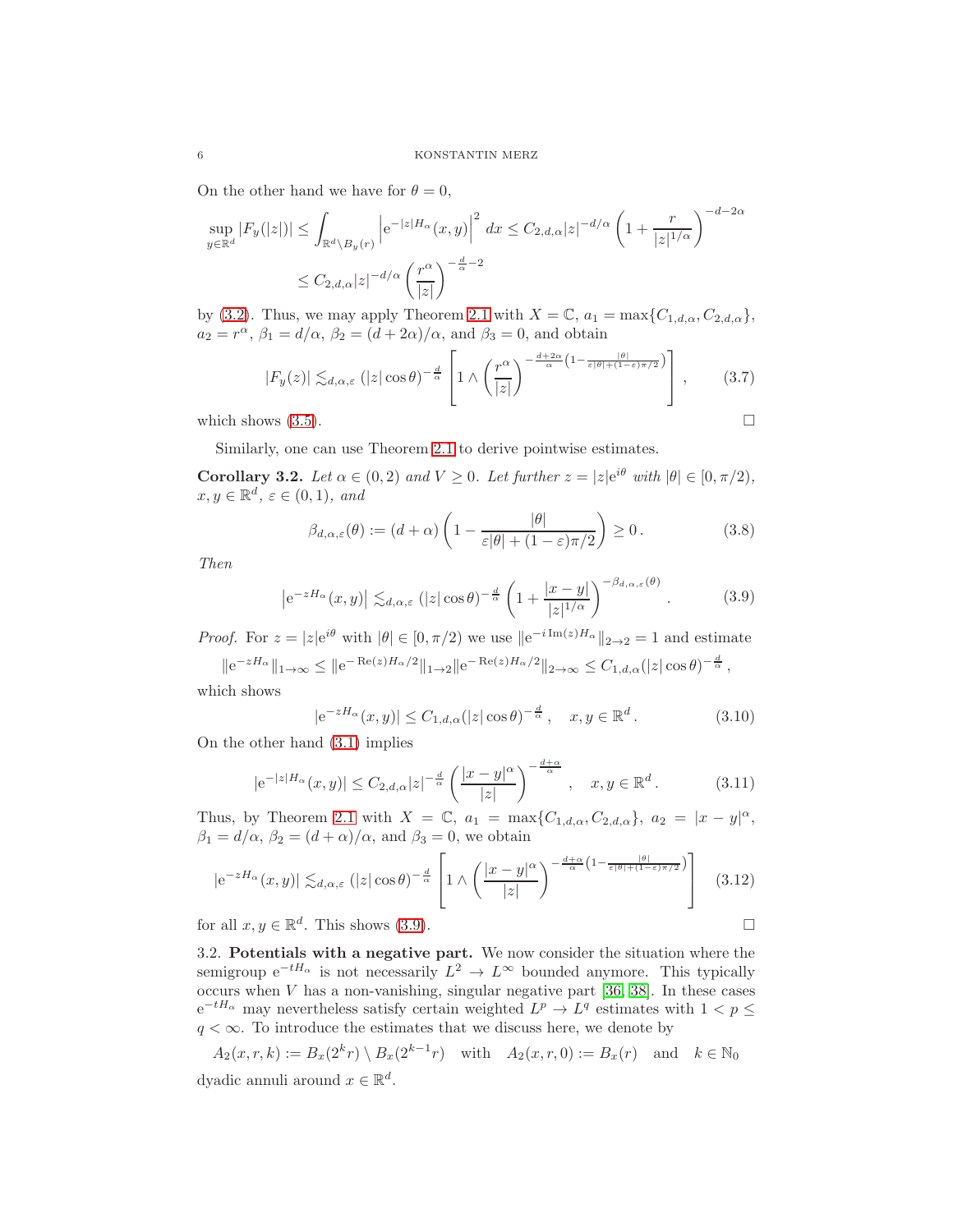<span id="page-6-0"></span>**Definition 3.3.** Let  $r > 0$ ,  $(T_r)_{r>0}$  be a family of linear bounded operators on  $L^2(\mathbb{R}^d)$ ,  $1 \le p \le q \le \infty$ ,  $\beta, \sigma > 0$ , and  $g : \mathbb{R}_+ \to \mathbb{R}_+$  satisfy  $g(\lambda) \sim_\beta (1 + \lambda)^{-\beta}$ . Then  $T_r$  is said to satisfy the *dyadic*  $(p, q, \sigma)$  *Davies–Gaffney estimate* if there is a finite constant  $C_{\text{DG}} = C_{\text{DG}}(d, p, q, \beta, \sigma) > 0$  such that

<span id="page-6-1"></span> $\|\mathbf{1}_{B_x(r)}T_r\mathbf{1}_{A_2(x,r,k)}\|_{p\to q} \leq C_{\text{DG}} r^{-d(\frac{1}{p}-\frac{1}{q})} g(2^k) 2^{\frac{kd}{\sigma}}, \quad x \in \mathbb{R}^d, k \in \mathbb{N}_0,$  (3.13) and if  $\beta > d(1/\sigma + 1/q)$ .

This definition is inspired by Davies [\[21\]](#page-19-3) and the notion of generalized gaussian estimates introduced by Blunck and Kunstmann, cf. [\[9,](#page-18-2) p. 920]. Heuristically, the projection onto  $B_x(r)$  captures the singularity of  $T_r$  at x, whereas the projection onto  $A_2(x, r, k)$  controls its decay at distance  $2<sup>k</sup>r$ . We use dyadic annuli instead of annuli with constant thickness, since they allow to exploit decay more effectively. Similar estimates were, e.g., used by Schreieck and Voigt  $[41]$  on  $L^p$  independence of the spectrum of Schrödinger operators with form small potentials, and later systematically studied and exploited in a series of works by Blunck and Kunstmann [\[4,](#page-18-1) [9,](#page-18-2) [7,](#page-18-3) [5,](#page-18-4) [6,](#page-18-5) [8\]](#page-18-6) on spectral multiplier theorems for operators whose semigroups need not have a bounded kernel but obey the mentioned generalized gaussian estimates.

Estimate [\(3.13\)](#page-6-1) with  $p = 1$ ,  $q = \infty$ , and the relaxed assumption  $\beta \ge d/\sigma$  is equivalent to a pointwise estimate for the kernel of  $T_r$ .

**Proposition 3.4.** Suppose  $r, \beta, \sigma > 0, \beta \ge d/\sigma$ , and  $(T_r)_{r>0}$  is a family of linear operators in  $\mathcal{B}(L^1 \to L^{\infty})$  with integral kernel  $T_r(x, y)$ . Then the following statements are equivalent.

(1)  $T_r$  satisfies [\(3.13\)](#page-6-1) with  $p = 1$ ,  $q = \infty$ , and  $C_{\text{DG}}$  replaced by  $c_{\beta,d,\sigma}C_{\text{DG}}$  for some  $c_{\beta,d,\sigma} > 0$ .

(2) One has  $|T_r(x,y)| \lesssim_{\beta,d,\sigma} C_{\text{DG}} r^{-d} (1+|x-y|/r)^{-(\beta-d/\sigma)}$  for all  $x,y \in \mathbb{R}^d$ . *Proof.* (1)  $\Rightarrow$  (2): In this case [\(3.13\)](#page-6-1) asserts

$$
\sup_{y,z \in \mathbb{R}^d} \mathbf{1}_{B_x(r)}(y) |T_r(y,z)| \mathbf{1}_{A_2(x,r,k)}(z) \le c_{\beta,d,\sigma} C_{\text{DG}} r^{-d} g(2^k) 2^{kd/\sigma}
$$
  

$$
\lesssim_{\beta,d,\sigma} C_{\text{DG}} r^{-d} 2^{-k(\beta-d/\sigma)}
$$

for all  $x \in \mathbb{R}^d$  and  $k \in \mathbb{N}_0$ . Choosing  $y = x$  and  $k \in \mathbb{N}_0$  such that  $2^k = \max\{1, |x |z|/r$ } yields  $|T_r(x,z)| \lesssim_{\beta,d,\sigma} C_{\text{DG}} r^{-d} (1+|x-z|/r)^{-(\beta-d/\sigma)}$  for all  $x,z \in \mathbb{R}^d$ .  $(2) \Rightarrow (1)$ : We estimate

$$
||\mathbf{1}_{B_x(r)}T_r\mathbf{1}_{A_2(x,r,k)}||_{1\to\infty} = \sup_{y,z\in\mathbb{R}^d} \mathbf{1}_{B_x(r)}(y)|T_r(y,z)|\mathbf{1}_{A_2(x,r,k)}(z)
$$
  
\n
$$
\leq \sup_{y\in B_x(r)} \sup_{z\in\mathbb{R}^d\setminus B_x(2^{k-1}r)} |T_r(y,z)|
$$
  
\n
$$
\lesssim_{\beta,d,\sigma} C_{\text{DG}} r^{-d} (1+2^k\theta(k-2))^{-(\beta-d/\sigma)},
$$

which concludes the proof.  $\Box$ 

Further consequences of Definition [3.3](#page-6-0) will be discussed in Section [4.](#page-13-0) They play an important role in the subsequent analysis.

The example of the semigroup of  $H_{\alpha}$  with the Hardy potential  $V = a|x|^{-\alpha}$ illustrates that [\(3.13\)](#page-6-1) is a reasonable assumption. Note that  $|x|^{-\alpha} \notin K_{\alpha}(\mathbb{R}^d)$ . The resulting operator

$$
\mathcal{L}_{a,\alpha} := (-\Delta)^{\alpha/2} + \frac{a}{|x|^{\alpha}} \quad \text{in } L^2(\mathbb{R}^d)
$$
 (3.14)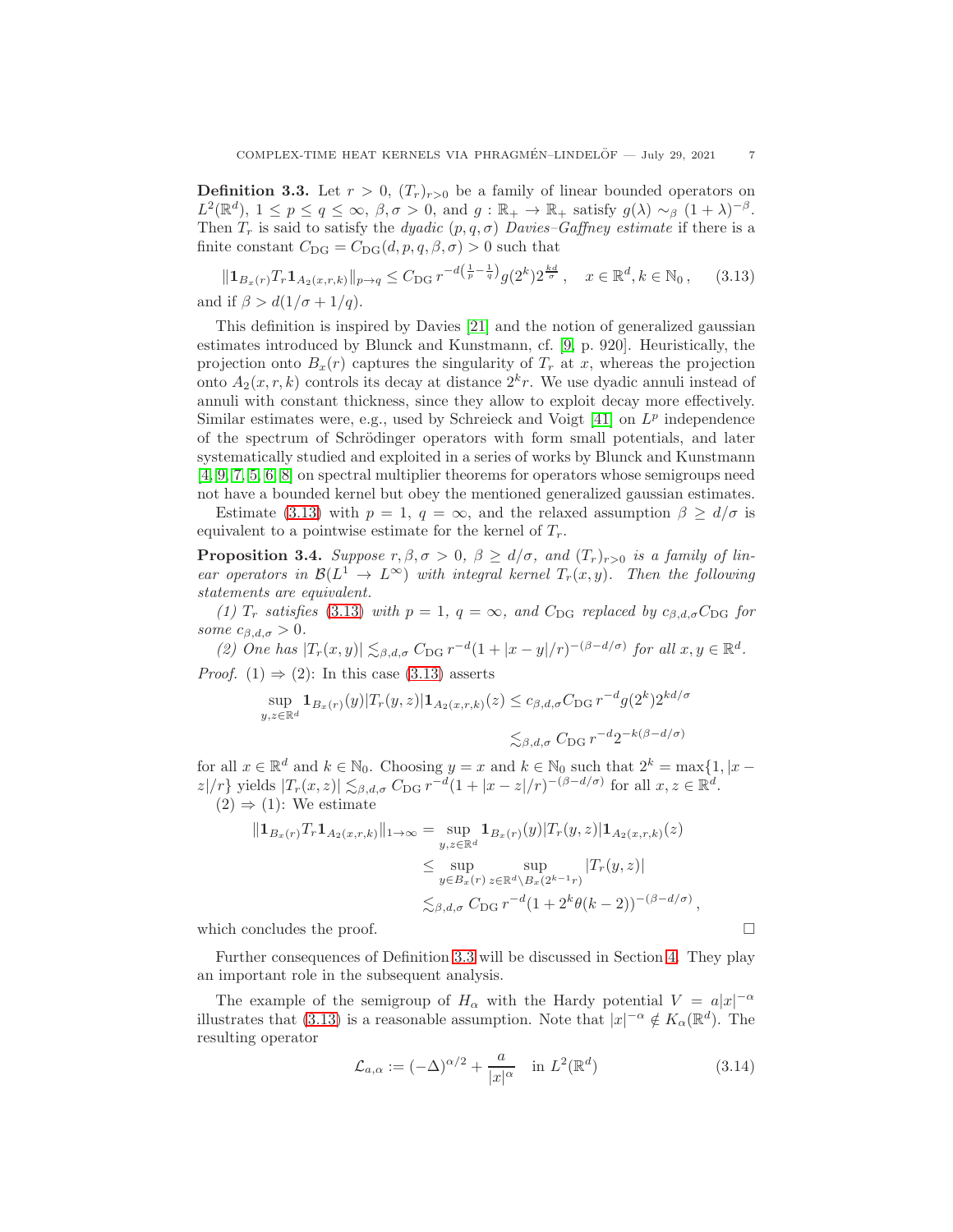for  $\alpha \in (0, 2 \wedge d)$  and  $a \ge a_* \equiv a_*(\alpha, d) > -\infty$  is sometimes called generalized or fractional Hardy operator. By the sharp Hardy–Kato–Herbst inequality,  $\mathcal{L}_{a,\alpha}$  is bounded from below and non-negative in the sense of quadratic forms if and only if  $a \ge a_*$ . We refer to Kato [\[34,](#page-19-19) Chapter 5, Equation (5.33)] (for  $\alpha = 1$  and  $d = 3$ ) and Herbst [\[30,](#page-19-21) Equation (2.6)] and also [\[25,](#page-19-22) [27,](#page-19-23) [35,](#page-19-24) [45\]](#page-20-6) for proofs of this fact and the explicit expression of  $a_*$ .

<span id="page-7-0"></span>For  $a \in [a_*, 0]$  Bogdan et al [\[10\]](#page-18-12) proved pointwise heat kernel bounds, namely

$$
e^{-t\mathcal{L}_{a,\alpha}}(x,y) \sim_{d,\alpha,a} \left(1 \vee \frac{t^{\frac{1}{\alpha}}}{|x|}\right)^{\delta} \left(1 \vee \frac{t^{\frac{1}{\alpha}}}{|y|}\right)^{\delta} \frac{t}{(t^{\frac{1}{\alpha}} + |x-y|)^{d+\alpha}}, \quad t > 0, x, y \in \mathbb{R}^d \setminus \{0\},\tag{3.15}
$$

where  $\delta = \delta(a, d, \alpha) \in [0, (d - \alpha)/2]$  satisfies  $\delta(0, d, \alpha) = 0$ ,  $\delta(a_*, d, \alpha) = (d - \alpha)/2$ , and increases monotonously as a decreases. An explicit formula for  $\delta(a, d, \alpha)$  is, e.g., contained in [\[10\]](#page-18-12) or Frank et al [\[25\]](#page-19-22). In particular,  $e^{-t\mathcal{L}_{a,\alpha}}$  is  $L^p \to L^p$  bounded for  $a < 0$  if and only if  $p \in (d/(d - \delta), d/\delta)$ . This follows from [\(3.15\)](#page-7-0), duality, and  $(e^{-\mathcal{L}_{a,\alpha}}1_{B_0(1)})(x) \gtrsim |x|^{-\delta}$ . Moreover,  $e^{-t\mathcal{L}_{a,\alpha}}$  satisfies the  $L^2 \to L^{\infty}$  estimates in [\(3.2\)](#page-4-2) if and only if  $a \geq 0$ .

<span id="page-7-1"></span>**Example 3.5.** Let  $\alpha \in (0, 2 \wedge d), t > 0$ , and  $r_t := t^{1/\alpha}$ .

(1) If  $a \in [a_*, 0)$  and  $p \in (d/(d-\delta), 2]$ , then  $T_{r_t} := e^{-t\mathcal{L}_{a,\alpha}}$  satisfies the dyadic  $(p, p', p')$ ,  $(p, 2, p')$ , and  $(2, p', 2)$  Davies–Gaffney estimate  $(3.13)$  with  $g(\lambda) \sim_{d,\alpha}$  $(1+\lambda)^{-d-\alpha}$ .

(2) If  $a \geq 0$  and  $1 \leq p \leq 2 \leq q \leq \infty$ , then  $T_{r_t} := e^{-t\mathcal{L}_{a,\alpha}}$  satisfies the dyadic  $(p, q, p')$  Davies–Gaffney estimate [\(3.13\)](#page-6-1) with  $g(\lambda) \sim_{d,\alpha} (1+\lambda)^{-d-\alpha}$ .

*Proof.* (1) By Hölder's inequality and [\(3.15\)](#page-7-0), one obtains for  $x \in \mathbb{R}^d$  and  $k \in \mathbb{N} \setminus \{1\}$ 

$$
\sup_{f \in L^p: \|f\|_p = 1} \|1_{B_x(r_t)} e^{-t\mathcal{L}_{a,\alpha}} 1_{A_2(x,r_t,k)} f\|_{p'}^{p'}
$$
\n
$$
\leq \int_{\frac{|z-x|}{r_t} \leq 1} dz \left(1 \vee \frac{r_t}{|z|}\right)^{\delta p'} \int_{\frac{|y-x|}{r_t} \in [2^{k-1}, 2^k]} dy \left(1 \vee \frac{r_t}{|y|}\right)^{\delta p'} \frac{r_t^{\alpha p'}}{(r_t + |z-y|)^{p'(d+\alpha)}}
$$
\n
$$
= r_t^{-d(p'-2)} (1 + 2^k)^{-(d+\alpha)p'} \cdot 2^{kd}
$$

where we used  $|z - y| \ge |y - x| - r_t \ge (2^{k-1} - 1)r_t$ . For  $k \in \{0, 1\}$  it suffices to integrate y over  $|y - x| \leq 2r_t$ , in which case the left side is bounded by a constant times  $r_t^{-d(p'-2)} \lesssim r_t^{-d(p'-2)} (1+2^k)^{-(d+\alpha)p'} \cdot 2^{kd}$  as well. Taking the p'-th root yields the dyadic  $(p, p', p')$  Davies–Gaffney estimate [\(3.13\)](#page-6-1). The  $(p, 2, p')$  and  $(2, p', 2)$  Davies–Gaffney estimates follow similarly. For  $x \in \mathbb{R}^d$  and  $k \in \mathbb{N}_0$ , one has

$$
\sup_{f \in L^2: \|f\|_2 = 1} \|1_{B_x(r_t)} e^{-t\mathcal{L}_{a,\alpha}} 1_{A_2(x,r_t,k)} f\|_{p'}^{p'}
$$
\n
$$
\leq \int_{\frac{|z-x|}{r_t} \leq 1} dz \left(1 \vee \frac{r_t}{|z|}\right)^{\delta p'} \left[\int_{\frac{|y-x|}{r_t} \in [2^{k-1}, 2^k]} dy \left(1 \vee \frac{r_t}{|y|}\right)^{2\delta} \frac{r_t^{2\alpha}}{(r_t + |z-y|)^{2(d+\alpha)}}\right]^{\frac{p'}{2}}
$$
\n
$$
\lesssim r_t^{-d(p'-2)/2} (1+2^k)^{-(d+\alpha)p'} \cdot 2^{kdp'/2}
$$

which shows the  $(2, p', 2)$  estimate. The  $(p, 2, p')$  estimate is shown analogously.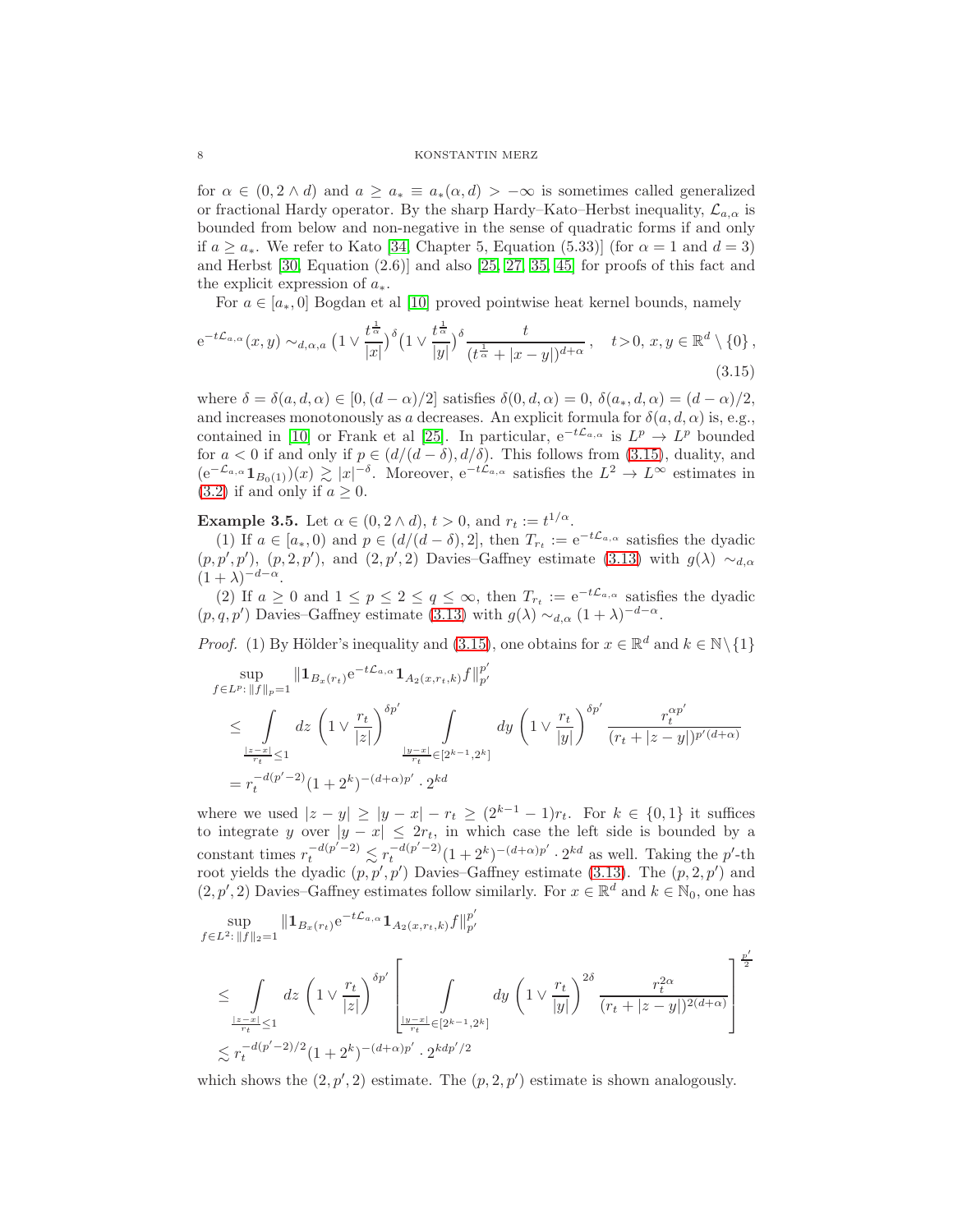(2) By [\(3.1\)](#page-4-1) (Trotter's formula) and a similar computation, one obtains

$$
\|\mathbf{1}_{B_x(r_t)}e^{-t\mathcal{L}_{a,\alpha}}\mathbf{1}_{A_2(x,r_t,k)}\|_{p\to q} \lesssim r_t^{-d(\frac{1}{p}-\frac{1}{q})} \left(1+2^k\right)^{-(d+\alpha)} \cdot 2^{\frac{kd}{p'}}
$$

for all  $x \in \mathbb{R}^d$  and  $k \in \mathbb{N}_0$ .

Remark 3.6. In fact, [\(3.15\)](#page-7-0) allows to derive pointwise estimates for  $e^{-z\mathcal{L}_{a,\alpha}}$  using Davies' method, cf. [\[38,](#page-19-5) Theorem A] and Bui and D'Ancona [\[11,](#page-18-11) Proposition 3.4] when  $|\arg(z)| < \pi/4$ .

We now use Theorem [2.1](#page-2-4) to extend dyadic Davies–Gaffney estimates [\(3.13\)](#page-6-1) for  $e^{-tH_{\alpha}}$  and  $t > 0$  to complex times  $z \in \mathbb{C}_{+}$ .

<span id="page-8-1"></span>**Theorem 3.7.** Let  $\alpha > 0$ ,  $\beta > 0$ ,  $1 \le p \le 2 \le q \le \infty$ , and  $\sigma, t > 0$ . Suppose  $e^{-tH_{\alpha}}$  satisfies the dyadic  $(p, q, \sigma)$  Davies–Gaffney estimate [\(3.13\)](#page-6-1) (Definition [3.3\)](#page-6-0) with  $r \equiv r_t := t^{1/\alpha}$ , i.e., there is a constant  $C_{\text{DG}} > 0$  such that

$$
\|\mathbf{1}_{B_x(r_t)}e^{-tH_\alpha}\mathbf{1}_{A_2(x,r_t,k)}\|_{p\to q} \lesssim_\beta C_{\text{DG}} r_t^{-d\left(\frac{1}{p}-\frac{1}{q}\right)} 2^{-k(\beta-\frac{d}{\sigma})}, \quad x \in \mathbb{R}^d, k \in \mathbb{N}_0. \tag{3.16}
$$

In case  $p \in [1,2)$  and  $q \in (2,\infty]$ , and  $q \neq p'$ , assume additionally the bounds  $\max\{\|e^{-tH_{\alpha}}\|_{p\to p}, \|e^{-tH_{\alpha}}\|_{q\to q}\}\lesssim_{d,p,q,\alpha,\beta,\sigma} 1.$  Then, for  $z=|z|e^{i\theta}\in\mathbb{C}_+$ ,  $\zeta\geq 0$ ,  $r_z := |z|^{1/\alpha} (\cos \theta)^{-\zeta}, \, \varepsilon \in (0,1), \, \text{and}$ 

$$
\tilde{\beta} \equiv \tilde{\beta}_{d,\beta,\sigma,\varepsilon}(\theta) := \left(\beta - \frac{d}{\sigma}\right) \cdot \left(1 - \frac{|\theta|}{\varepsilon|\theta| + (1 - \varepsilon)\pi/2}\right) \ge 0, \tag{3.17}
$$

one has

$$
\begin{split} \|1_{B_x(r_z)} e^{-zH_{\alpha}} 1_{A_2(x,r_z,k)}\|_{p \to q} \\ \lesssim_{d,\alpha,\beta,\sigma,p,q,\varepsilon} C_{\text{DG}} \left( |z| \cos \theta \right)^{-\frac{d}{\alpha} \left( \frac{1}{p} - \frac{1}{q} \right)} \cdot \left( \cos \theta \right)^{-\frac{d\zeta}{q}} \cdot 2^{-k\tilde{\beta}} \\ = C_{\text{DG}} r_z^{-d \left( \frac{1}{p} - \frac{1}{q} \right)} \left( \cos \theta \right)^{-d \left( \zeta + \frac{1}{\alpha} \right) \left( \frac{1}{p} - \frac{1}{q} \right) - \frac{d\zeta}{q}} \cdot 2^{-k\tilde{\beta}} \end{split} \tag{3.18}
$$

for all  $x \in \mathbb{R}^d$  and  $k \in \mathbb{N}_0$ . Moreover,

<span id="page-8-3"></span><span id="page-8-2"></span>
$$
\|e^{-zH_{\alpha}}\|_{p\to q} \lesssim_{d,\alpha,p,q,\beta,\sigma} C_{\mathrm{DG}}(|z|\cos\theta)^{-\frac{d}{\alpha}\left(\frac{1}{p}-\frac{1}{q}\right)}.
$$
 (3.19)

Remarks 3.8. (1) Example [3.5](#page-7-1) and [\(1.5\)](#page-1-0) indicate that one will have  $\beta = d + \alpha$  in many scenarios. Nevertheless, we prefer to keep  $\beta$  as a free parameter here and in the following to illustrate that certain estimates for  $e^{-tH_{\alpha}}$  can be extended to complex times under less severe decay conditions.

(2) We make some remarks on the choices  $r_t = t^{\frac{1}{\alpha}}$  and  $r_z = |z|^{\frac{1}{\alpha}}(\cos \theta)^{-\zeta}$ . The power  $\alpha^{-1}$  reflects the scaling relation between time and space in  $e^{-zH_{\alpha}}$  and is dictated by the order of the principal symbol of  $(-\Delta)^{\frac{\alpha}{2}} + \min\{V, 0\}$ . For  $t > 0$  this is seen in [\(1.3\)](#page-1-1) for  $V = 0$ , in [\(3.1\)](#page-4-1) for  $\alpha \in (0, 2)$  and  $V \ge 0$ , in [\(3.15\)](#page-7-0) for  $V = a|x|^{-\alpha}$  with  $a \ge a_*$ , and in Huang et al [\[32,](#page-19-25) Theorem 1.3] when  $V \in K_\alpha(\mathbb{R}^d)$  is a perturbation. For complex times the power is expected to be  $\alpha^{-1}$ , too. This is confirmed by Corollaries [3.1](#page-4-0) and [3.2](#page-5-0) for  $V \ge 0$ , [\(1.5\)](#page-1-0) for  $V \in K_{\alpha}(\mathbb{R}^d)$ , and estimates for  $e^{-zH_{\alpha}}$ when  $\alpha \in 2\mathbb{N}$ , see [\(3.20\)](#page-8-0) below. On the other hand, a natural choice for  $\zeta$  is not obvious due to the complicated relation between  $\theta$  and  $|z|$  in [\(3.18\)](#page-8-2). For  $\alpha \in 2\mathbb{N}$ ,  $V \geq 0$ ,  $x, y \in \mathbb{R}^d$ ,  $r, s > 0$ , and  $|x - y| > r + s$ , Davies [\[21,](#page-19-3) Theorem 10] showed

<span id="page-8-0"></span>
$$
\|\mathbf{1}_{B_x(r)}e^{-|z|e^{i\theta}H_{\alpha}}\mathbf{1}_{B_y(s)}\|_{2\to 2} \le \exp\left(-c\left(\frac{d(B_x(r), B_y(s))}{|z|^{\frac{1}{\alpha}}(\cos\theta)^{-\frac{\alpha-1}{\alpha}}}\right)^{\frac{\alpha}{\alpha-1}}\right) \tag{3.20}
$$

<span id="page-8-4"></span>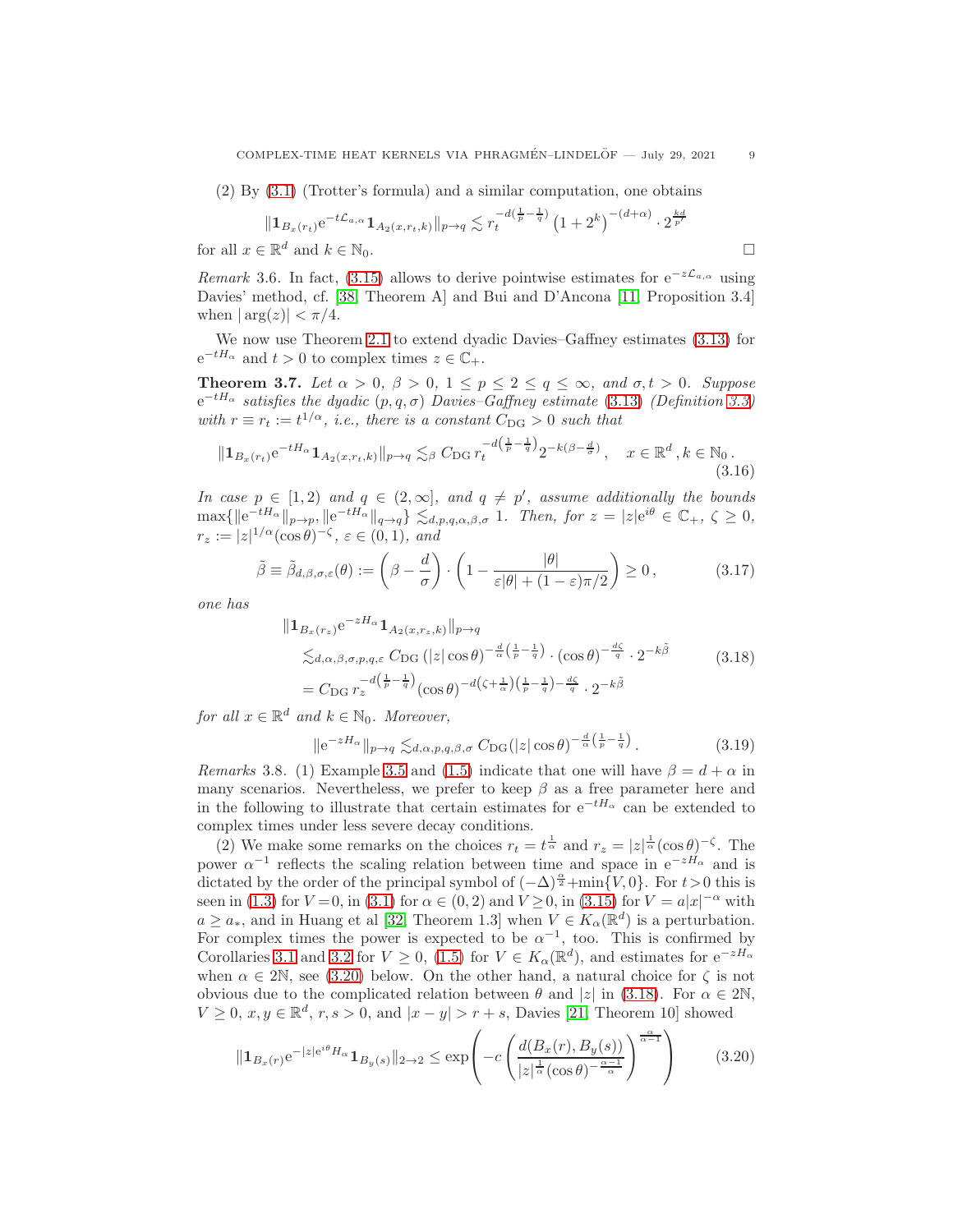with similar estimates being available for more general (even singular)  $V$ , cf. [\[8,](#page-18-6) pp. 154-156]. This shows that  $r_z = |z|^{1/\alpha} (\cos \theta)^{-\zeta}$  with  $\zeta \equiv (\alpha - 1)/\alpha > 0$  is a natural choice when  $\alpha \in 2\mathbb{N}$ . In fact,  $\zeta > 0$  is necessary for [\(3.20\)](#page-8-0) to hold on all of  $\mathbb{C}_+$ , which can be seen by fixing  $x \neq y$  and letting  $|\theta| \to \pi/2$ .

(3) Estimate [\(3.20\)](#page-8-0) and many related variants, such as [\[12,](#page-18-7) Proposition 4.1] by Carron et al and  $[8,$  Theorem 2.1 $]$  by Blunck, were proved using Phragmén– Lindelöf principles, see Davies  $[21, \text{Lemma 9}]$  for the original version. The presence of exponential bounds for  $\alpha \in 2\mathbb{N}$  and  $t > 0$  is essential for the derivation of the clean dependence of  $(3.20)$  on  $\cos \theta$ .

The proof of Theorem [3.7](#page-8-1) is inspired by Blunck [\[8,](#page-18-6) Theorem 2.1] and uses two consequences (Propositions [4.3](#page-13-1) and [4.5\)](#page-14-0) of the dyadic Davies–Gaffney estimates that are contained in Section [4.](#page-13-0)

*Proof of Theorem 3.7.* For 
$$
\mu = 1/2 - 1/q
$$
 and  $\nu = 1/p - 1/2$  we have  
\n $r_t^{d\mu} ||e^{-tH_\alpha}||_{2 \to q} \lesssim C_{\text{DG}}^{\mu/(\mu+\nu)}$  and  $r_t^{d\nu} ||e^{-tH_\alpha}||_{p \to 2} \lesssim C_{\text{DG}}^{\nu/(\mu+\nu)}$ ,  $t > 0$  (3.21)

by Proposition [4.3,](#page-13-1) whenever  $p = 2$  and  $q \in [2, \infty)$ , or  $p \in [1, 2]$  and  $q = 2$ , or  $q = p'$ . In all other cases [\(3.21\)](#page-9-0) follows from Riesz-Thorin interpolation between [\(4.3\)](#page-13-2) in Proposition [4.3](#page-13-1) and the  $L^p \to L^p$  and  $L^q \to L^q$  boundedness of  $e^{-tH_\alpha}$ . Thus, we obtain for  $z = |z|e^{i\theta} \in \mathbb{C}_+$  and  $t \in (0, \text{Re}(z)/2)$ ,

$$
\|e^{-zH_{\alpha}}\|_{p\to q} \le \|e^{-tH_{\alpha}}\|_{2\to q} \|e^{-(z-2t)H_{\alpha}}\|_{2\to 2} \|e^{-tH_{\alpha}}\|_{p\to 2} \lesssim C_{\text{DG}} r_t^{-d(\frac{1}{p}-\frac{1}{q})}.
$$
\n(3.22)

Combining [\(3.22\)](#page-9-1) with  $\lim_{t \nearrow \text{Re } z/2} r_t^{-1} = 2^{1/\alpha} (|z| \cos \theta)^{-\frac{1}{\alpha}}$  yields

<span id="page-9-2"></span><span id="page-9-1"></span><span id="page-9-0"></span>
$$
\|e^{-zH_{\alpha}}\|_{p\to q} \lesssim C_{DG}(|z|\cos\theta)^{-\frac{d}{\alpha}\left(\frac{1}{p}-\frac{1}{q}\right)},\tag{3.23}
$$

which proves [\(3.19\)](#page-8-3). Moreover, for any ball  $B \equiv B_{x_0}(r_0)$  and its k-th dyadic annulus  $A_2^{(k)} \equiv A_2(x_0, r_0, k)$  centered around B (with  $k \in \mathbb{N}_0$  and the convention  $A_2^{(0)} = B$ ), we obtain

$$
\|1_B e^{-zH_{\alpha}} 1_{A_2^{(k)}}\|_{p \to q} \leq c_{d,\alpha,\beta,p,q,\sigma} C_{\text{DG}}(|z| \cos \theta)^{-\frac{d}{\alpha}\left(\frac{1}{p} - \frac{1}{q}\right)}.
$$
 (3.24)

On the other hand, [\(4.5\)](#page-14-1) in Proposition [4.5](#page-14-0) implies for  $\theta = 0$ ,

$$
\|1_{B}e^{-tH_{\alpha}}1_{A_{2}^{(k)}}\|_{p\to q} \leq c_{d,\alpha,\beta,p,q,\sigma}C_{\text{DG}}t^{-\frac{d}{\alpha}\left(\frac{1}{p}-\frac{1}{q}\right)} \cdot \left(1+\frac{|B|^{\frac{\alpha}{d}}}{t}\right)^{\frac{d}{\alpha q}} \times \left[\left(\frac{d(B,A_{2}^{(k)})}{r_{t}}\right)^{-\beta} \cdot \left(\frac{|A_{2}^{(k)}|}{r_{t}^{d}}\right)^{\frac{1}{\sigma}}\theta(k-2)+\theta(1-k)\right].
$$
\n(3.25)

Define the analytic function  $F: \mathbb{C}_+ \to \mathcal{B}(L^p \to L^q)$  by

$$
F(z) := (c_{d,\alpha,\beta,p,q,\sigma} C_{\text{DG}})^{-1} \left( 1 + \frac{|B|^{\frac{\alpha}{d}}}{z} \right)^{-\frac{d}{\alpha q}} \mathbf{1}_B e^{-zH_{\alpha}} \mathbf{1}_{A_2^{(k)}}.
$$
 (3.26)

By [\(3.24\)](#page-9-2) and [\(3.25\)](#page-9-3) we have (using  $|1 + |B|^{\alpha/d}/z| \ge 1$  for  $z \in \mathbb{C}_+$ )

<span id="page-9-4"></span><span id="page-9-3"></span>
$$
||F(|z|e^{i\theta})||_{p\to q} \le (|z|\cos\theta)^{-\frac{d}{\alpha}\left(\frac{1}{p}-\frac{1}{q}\right)},
$$
\n(3.27)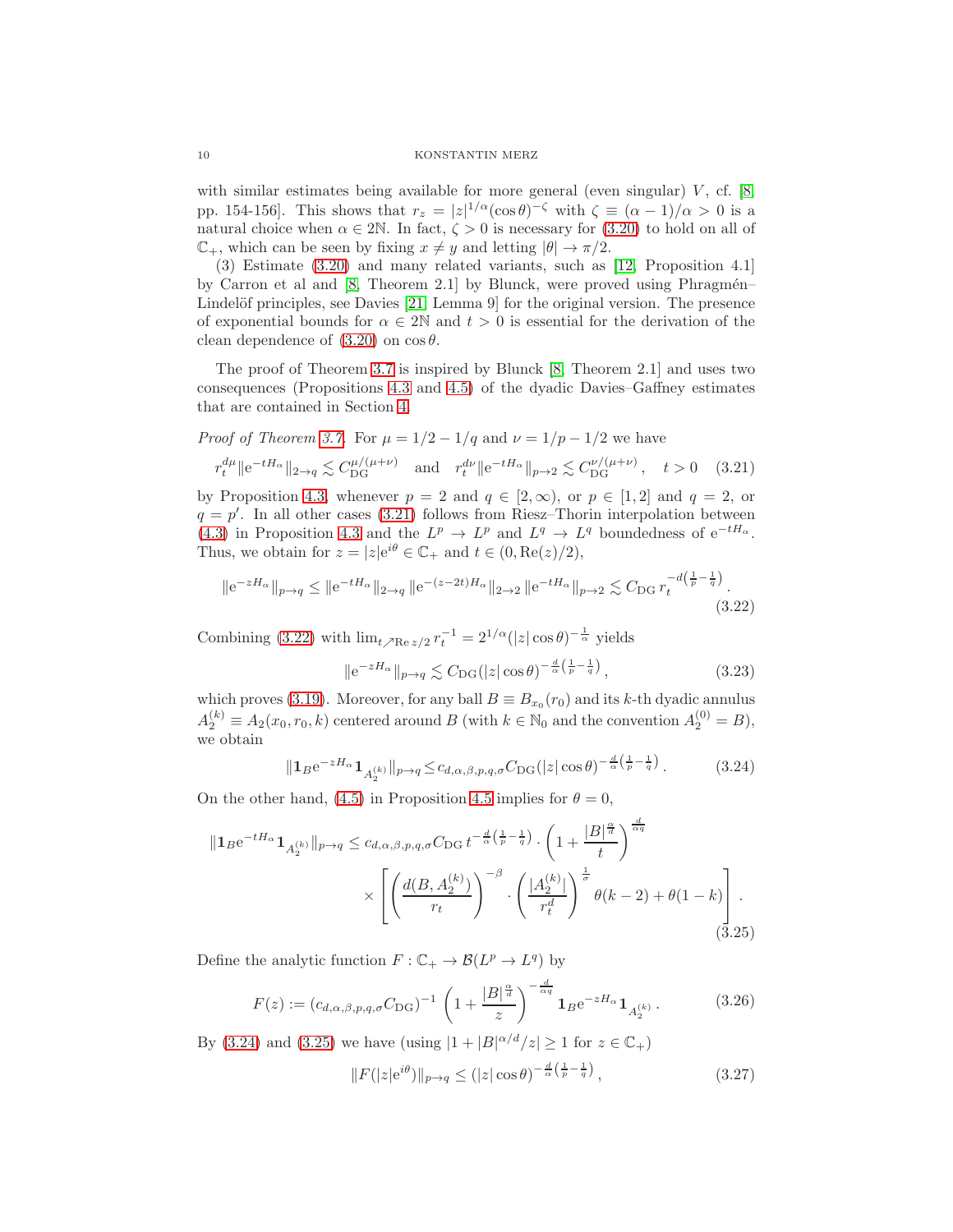COMPLEX-TIME HEAT KERNELS VIA PHRAGMÉN-LINDELÖF  $-$  July 29, 2021 11

$$
||F(|z|)||_{p \to q} \le |z|^{-\frac{d}{\alpha}\left(\frac{1}{p} - \frac{1}{q}\right)} \left[ \left( \frac{d(B, A_2^{(k)})}{|z|^{1/\alpha}} \right)^{-\beta} \cdot \left( \frac{|A_2^{(k)}|^{\frac{\alpha}{d}}}{|z|} \right)^{\frac{d}{\alpha\sigma}} \theta(k-2) + \theta(1-k) \right].
$$
\n(3.28)

We now apply Theorem [2.1](#page-2-4) with  $a_1 = 1$ ,  $\beta_1 = d(1/p-1/q)/\alpha$ , and  $a_2 = d(B, A_2^{(k)})^{\alpha}$ , 2  $\beta_2 = \beta/\alpha, \ a_3 = |A_2^{(k)}|^{\frac{\alpha}{d}}, \ \beta_3 = \frac{d}{\alpha \sigma} \text{ if } k \in \mathbb{N} \setminus \{1\}, \text{ and } a_2 = a_3 = 1 \text{ and } \beta_2 = \beta_3 = 0$ if  $k \in \{0, 1\}$ . Abbreviating  $\gamma_{\varepsilon} = \varepsilon |\theta| + (1 - \varepsilon) \pi/2$ , we obtain

$$
||F(|z|e^{i\theta})||_{p\to q} \lesssim_{\varepsilon} (|z|\cos\theta)^{-\frac{d}{\alpha}(\frac{1}{p}-\frac{1}{q})}
$$

$$
\times \left\{ \theta(1-k) + \theta(k-2) \left[ 1 \wedge \left( \frac{d(B,A_2^{(k)})^{\alpha}}{|z|} \right)^{-\frac{\beta}{\alpha}} \cdot \left( \frac{|A_2^{(k)}|^{\frac{\alpha}{d}}}{|z|} \right)^{\frac{d}{\alpha\sigma}} \right]^{1-\frac{|\theta|}{\gamma_{\varepsilon}}}
$$
(3.29)

for all  $|z| > 0$  and  $|\theta| < \pi/2$ . By the definition [\(3.26\)](#page-9-4) and

$$
\left|1+\frac{|B|^{\alpha/d}}{z}\right|^{\frac{d}{\alpha q}} \lesssim \left(1+\frac{|B|}{|z|^{d/\alpha}}\right)^{1/q},
$$

this implies

$$
\begin{split} \|1_{B}\mathrm{e}^{-zH_{\alpha}}1_{A_{2}^{(k)}}\|_{p\to q} &\lesssim C_{\mathrm{DG}}(|z|\cos\theta)^{-\frac{d}{\alpha}(\frac{1}{p}-\frac{1}{q})}\cdot\left(1+\frac{|B|}{|z|^{\frac{d}{\alpha}}}\right)^{\frac{1}{q}}\\ &\times\left\{\theta(1-k)+\theta(k-2)\left[1\wedge\left(\frac{d(B,A_{2}^{(k)})^{\alpha}}{|z|}\right)^{-\frac{\beta}{\alpha}}\cdot\left(\frac{|A_{2}^{(k)}|^{\frac{\alpha}{d}}}{|z|}\right)^{\frac{d}{\alpha\sigma}}\right]^{1-\frac{|\theta|}{\gamma_{\varepsilon}}}\right\}\,. \end{split}
$$

Choosing  $B \equiv B_x(r_z)$  and  $A_2^{(k)} \equiv A_2(x, r_z, k)$ , and recalling  $r_z = |z|^{1/\alpha} (\cos \theta)^{-\zeta}$ and  $r_{|z|} = |z|^{1/\alpha}$  yields

$$
\| \mathbf{1}_{B_x(r_z)} e^{-zH_{\alpha}} \mathbf{1}_{A_2(x,r_z,k)} \|_{p \to q}
$$
  
\n
$$
\lesssim C_{\text{DG}}(|z| \cos \theta)^{-\frac{d}{\alpha}(\frac{1}{p} - \frac{1}{q})} \cdot \left(1 + \frac{r_z}{r_{|z|}}\right)^{\frac{d}{q}}
$$
  
\n
$$
\times \left\{ \theta(1 - k) + \theta(k - 2) \left(\frac{2^k r_z}{r_{|z|}}\right)^{-(\beta - \frac{d}{\sigma}) \cdot (1 - \frac{|\theta|}{\gamma_{\varepsilon}})} \right\}
$$
  
\n
$$
\lesssim C_{\text{DG}}(|z| \cos \theta)^{-\frac{d}{\alpha}(\frac{1}{p} - \frac{1}{q})} \cdot (\cos \theta)^{-\frac{d\zeta}{q}} \cdot 2^{-k(\beta - \frac{d}{\sigma})(1 - \frac{|\theta|}{\varepsilon|\theta| + (1 - \varepsilon)\pi/2})}
$$
\n(3.30)

for all  $z \in \mathbb{C}_+$ . Here we used  $\beta \ge d/\sigma$  and  $r_z \ge r_{|z|}$  since  $\zeta \ge 0$ . This shows [\(3.18\)](#page-8-2) and concludes the proof of Theorem [3.7.](#page-8-1)  $\Box$ 

For  $p \in [1,2]$  Theorem [3.7](#page-8-1) can be used to extend dyadic  $(2, p', \sigma)$  and  $(p, 2, \tilde{\sigma})$ Davies–Gaffney estimates for  $e^{-tH_{\alpha}}$  to complex times. In Proposition [4.6](#page-16-0) we show that for  $t > 0$ ,  $\sigma = 2$ , and  $\tilde{\sigma} = p'$  they can be inferred from  $(p, p', p')$  estimates under a slightly stronger decay condition.

<span id="page-10-0"></span>**Definition 3.9.** Let  $r > 0$ ,  $(T_r)_{r>0}$  be a family of linear bounded operators on  $L^2(\mathbb{R}^d)$ ,  $1 \leq p \leq q \leq \infty$ ,  $\beta, \sigma > 0$ , and  $g : \mathbb{R}_+ \to \mathbb{R}_+$  satisfy  $g(\lambda) \sim_\beta (1 + \lambda)^{-\beta}$ . Then  $T_r$  is said to satisfy the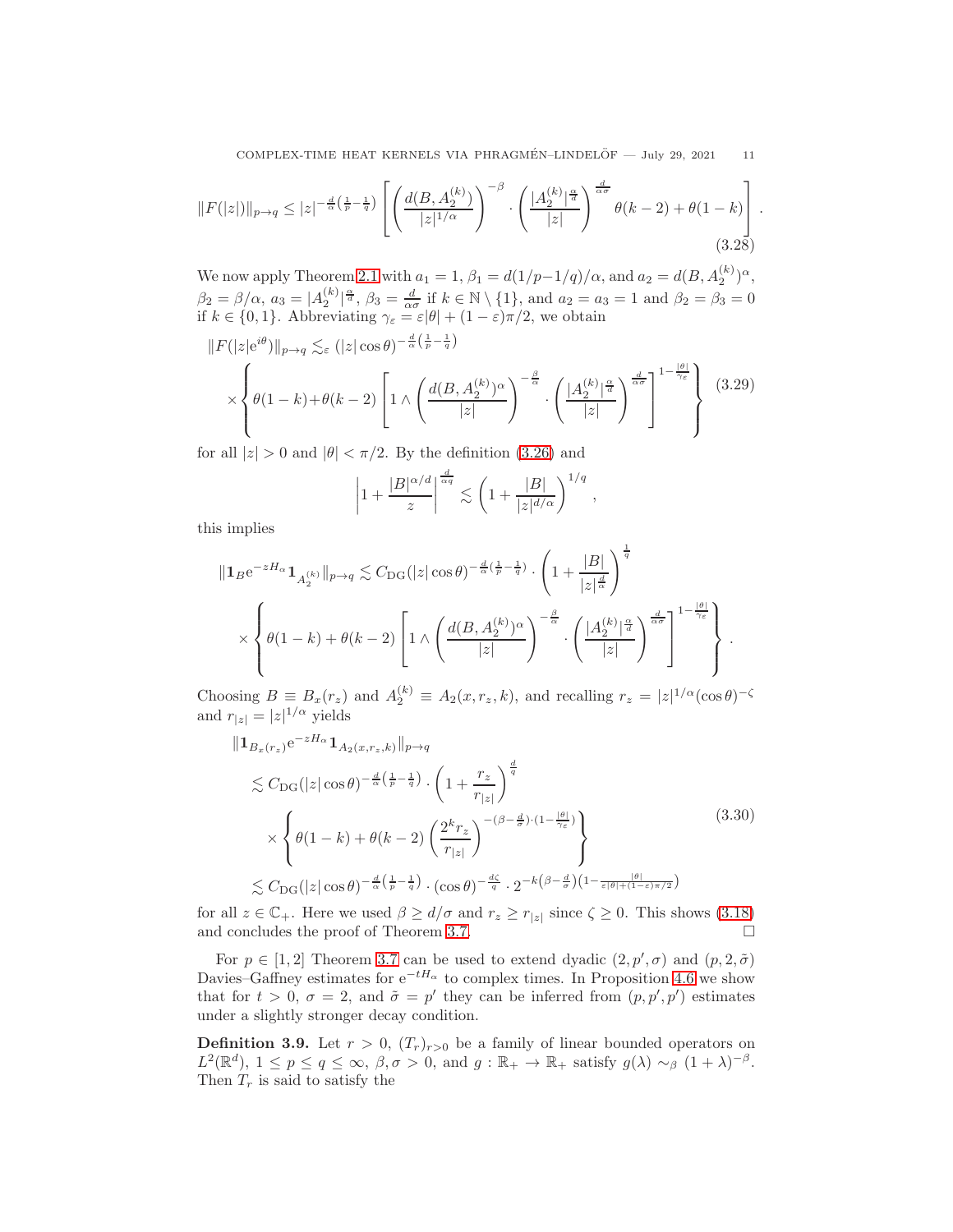- (1) restricted dyadic  $(p, q, \sigma)$  Davies–Gaffney estimate if there is a finite constant  $C_{\text{DG}} = C_{\text{DG}}(d, p, q, \beta, \sigma) > 0$  such that [\(3.13\)](#page-6-1) holds, and if  $\beta >$  $d(1/p+1/\sigma).$
- (2) dual dyadic  $(p, p', p')$  Davies-Gaffney estimate if  $p \in [1, 2]$ , if there is a finite constant  $C_{\text{DG}} = C_{\text{DG}}(d, p, \beta, \sigma) > 0$  such that [\(3.13\)](#page-6-1) holds, and if  $\beta > d(1/2 + 1/p').$

*Remarks* 3.10. (1) If  $p \in [1,2]$ , then the restricted dyadic  $(p, p', p')$  estimate implies the dual dyadic  $(p, p', p')$  and the dyadic  $(p, p', p')$  Davies–Gaffney estimate.

(2) In Proposition [4.6](#page-16-0) we show that dual dyadic  $(p, p', p')$  estimates imply dyadic  $(2, p', 2)$  and  $(p, 2, p')$  estimates, whereas restricted dyadic  $(p, p', p')$  estimates imply restricted dyadic  $(2, p', 2)$  and  $(p, 2, p')$  Davies-Gaffney estimates.

(3) The notions of dyadic  $(p, p, \sigma)$  and restricted dyadic  $(p, p, \sigma)$  Davies–Gaffney estimates coincide.

(4) The semigroup  $e^{-t\mathcal{L}_{a,\alpha}}$  in Example [3.5](#page-7-1) satisfies the restricted dyadic  $(p, p', p')$ estimates whenever  $a \in [-a_*, 0)$  and  $p \in (d/(d - \delta), 2]$ . Moreover, if  $V \geq 0$ , then  $e^{-tH_{\alpha}}$  satisfies the restricted dyadic  $(p, p', p')$  Davies–Gaffney estimates for all  $p \in [1, 2].$ 

<span id="page-11-0"></span>The following corollary shows that dual dyadic  $(p, p', p')$  Davies–Gaffney estimates estimates can be used to derive complex-time  $(2, p', 2)$  and  $(p, 2, p')$  estimates. **Corollary 3.11.** Let  $\alpha > 0$ ,  $\beta > 0$ ,  $1 \le p \le 2$ , and  $t > 0$ . Suppose  $e^{-tH_{\alpha}}$ satisfies the dual dyadic  $(p, p', p')$  Davies-Gaffney estimate (Definition [3.9\)](#page-10-0) with  $r \equiv r_t := t^{1/\alpha}$  and  $g(\lambda) \sim_\beta (1+\lambda)^{-\beta}$ . Then, for  $z = |z|e^{i\theta} \in \mathbb{C}_+$ ,  $\zeta \geq 0$ ,  $r_z := |z|^{1/\alpha} (\cos \theta)^{-\zeta}, \, \varepsilon \in (0,1), \, \text{and}$ 

$$
\tilde{\beta}^{(1)} \equiv \tilde{\beta}_{d,\beta,\varepsilon}^{(1)}(\theta) := \left(\beta - \frac{d}{2}\right) \left(1 - \frac{|\theta|}{\varepsilon|\theta| + (1 - \varepsilon)\pi/2}\right) \ge 0,
$$
\n
$$
\tilde{\beta}^{(2)} \equiv \tilde{\beta}_{d,\beta,p,\varepsilon}^{(2)}(\theta) := \left(\beta - \frac{d}{p'}\right) \left(1 - \frac{|\theta|}{\varepsilon|\theta| + (1 - \varepsilon)\pi/2}\right) \ge 0,
$$
\n(3.31)

one has

<span id="page-11-2"></span>
$$
\begin{split} \|\mathbf{1}_{B_x(r_z)} e^{-zH_\alpha} \mathbf{1}_{A_2(x,r_z,k)}\|_{2\to p'}\\ \lesssim_{d,\alpha,p,\beta,\varepsilon} C_{\text{DG}} \left( |z| \cos \theta \right)^{-\frac{d}{\alpha} \left( \frac{1}{2} - \frac{1}{p'} \right)} (\cos \theta)^{-\frac{d\zeta}{p'}} \cdot 2^{-k\tilde{\beta}^{(1)}}\\ = C_{\text{DG}} r_z^{-d \left( \frac{1}{2} - \frac{1}{p'} \right)} (\cos \theta)^{-d \left( \zeta + \frac{1}{\alpha} \right) \left( \frac{1}{2} - \frac{1}{p'} \right) - \frac{d\zeta}{p'}} \cdot 2^{-k\tilde{\beta}^{(1)}} \end{split} \tag{3.32}
$$

and

<span id="page-11-3"></span><span id="page-11-1"></span>
$$
\| \mathbf{1}_{B_x(r_z)} e^{-zH_\alpha} \mathbf{1}_{A_2(x,r_z,k)} \|_{p \to 2}
$$
  
\n
$$
\lesssim_{d,\alpha,p,\beta,\varepsilon} C_{\text{DG}} (|z| \cos \theta)^{-\frac{d}{\alpha} \left(\frac{1}{2} - \frac{1}{p'}\right)} (\cos \theta)^{-\frac{d\zeta}{2}} \cdot 2^{-k\tilde{\beta}^{(2)}}
$$
  
\n
$$
= C_{\text{DG}} r_z^{-d\left(\frac{1}{2} - \frac{1}{p'}\right)} (\cos \theta)^{-d\left(\zeta + \frac{1}{\alpha}\right)\left(\frac{1}{2} - \frac{1}{p'}\right) - \frac{d\zeta}{2}} \cdot 2^{-k\tilde{\beta}^{(2)}}
$$
\n(3.33)

for all  $x \in \mathbb{R}^d$  and  $k \in \mathbb{N}_0$ . Moreover,

$$
\|e^{-zH_{\alpha}}\|_{2\to p'} = \|e^{-\overline{z}H_{\alpha}}\|_{p\to 2} \lesssim_{d,\alpha,p,\beta} C_{\text{DG}}(|z|\cos\theta)^{-\frac{d}{\alpha}\left(\frac{1}{p}-\frac{1}{2}\right)}.
$$
 (3.34)

*Proof.* By Proposition [4.6](#page-16-0) the dual dyadic  $(p, p', p')$  Davies–Gaffney estimate [\(3.13\)](#page-6-1) implies the dyadic  $(2, p', 2)$  and  $(p, 2, p')$  Davies–Gaffney estimates. Thus, assump-tion [\(3.16\)](#page-8-4) in Theorem [3.7](#page-8-1) with  $(p, q, \sigma) = (2, p', 2)$  or  $(p, q, \sigma) = (p, 2, p')$  there is satisfied. The proof is concluded by an application of Theorem [3.7.](#page-8-1)  $\Box$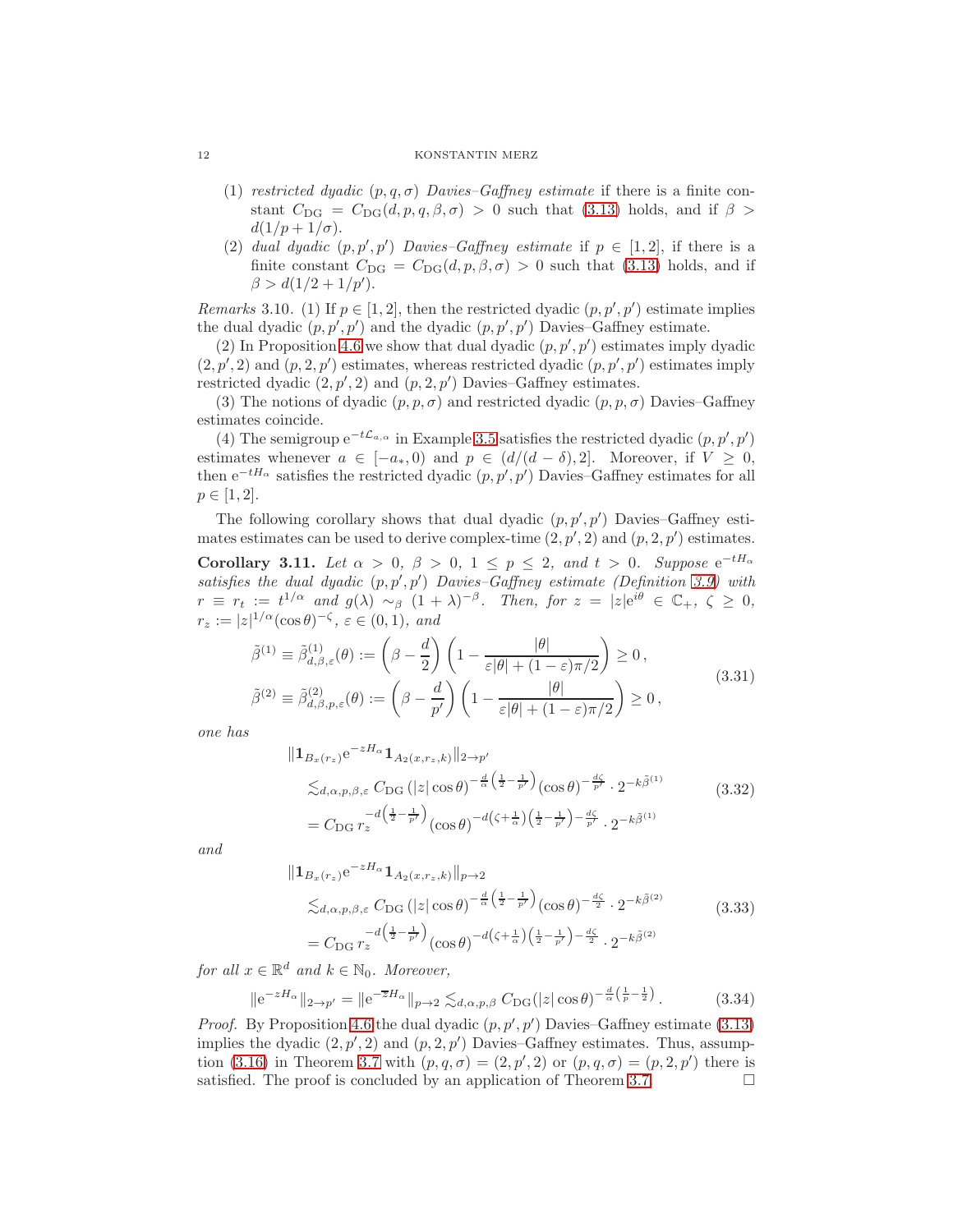While the  $L^p \to L^q$  estimates [\(3.19\)](#page-8-3) and  $L^2 \to L^{p'}$  and  $L^p \to L^2$  estimates [\(3.34\)](#page-11-1) could be proved rather directly, one could have also obtained them by combining Proposition [4.3](#page-13-1) with [\(3.18\)](#page-8-2), [\(3.32\)](#page-11-2), and [\(3.33\)](#page-11-3). However, this argument requires a smallness assumption on  $|\theta|$  and produces another non-positive power of cos  $\theta$ . On the other hand, it seems difficult to extend estimates for  $||e^{-tH_{\alpha}}||_{p\to p}$  (cf. Corollary [4.8\)](#page-18-13) to complex times without any restrictions on  $|\theta|$  or V.

<span id="page-12-0"></span>Corollary 3.12. Let  $\alpha > 0$ ,  $\beta > 0$ ,  $1 \le p \le 2$ , and  $t > 0$ .

(1) Suppose  $e^{-tH_{\alpha}}$  satisfies the dyadic  $(p, 2, p')$  Davies–Gaffney estimate (Defi-nition [3.3\)](#page-6-0) or the dual dyadic  $(p, p', p')$  Davies-Gaffney estimate (Definition [3.9\)](#page-10-0) with  $r \equiv r_t := t^{1/\alpha}$  and  $g(\lambda) \sim_\beta (1+\lambda)^{-\beta}$ . Then, for  $z = |z|e^{i\theta} \in \mathbb{C}_+$ ,  $\zeta \geq 0$ ,  $r_z := |z|^{1/\alpha} (\cos \theta)^{-\zeta}, \, \varepsilon \in (0,1), \, \text{and}$ 

$$
\tilde{\beta}^{(2)} \equiv \tilde{\beta}_{d,\beta,p,\varepsilon}^{(2)}(\theta) := \left(\beta - \frac{d}{p'}\right) \left(1 - \frac{|\theta|}{\varepsilon|\theta| + (1 - \varepsilon)\pi/2}\right) \ge 0,
$$

one has

$$
\|\mathbf{1}_{B_x(r_z)}e^{-zH_{\alpha}}\mathbf{1}_{A_2(x,r_z,k)}f\|_{p\to p} \lesssim_{d,\alpha,p,\beta,\varepsilon} C_{\text{DG}}\left(\cos\theta\right)^{-d\left(\zeta+\frac{1}{\alpha}\right)\left(\frac{1}{2}-\frac{1}{p'}\right)-\frac{d\zeta}{2}}2^{-k\tilde{\beta}^{(2)}}\tag{3.35}
$$

for all  $x \in \mathbb{R}^d$  and  $k \in \mathbb{N}_0$ .

(2) If  $e^{-tH_{\alpha}}$  satisfies the restricted dyadic  $(p, 2, p')$  or  $(p, p', p')$  Davies-Gaffney estimate (Definition [3.9\)](#page-10-0) and  $|\theta| < \pi/2$  satisfies  $\tilde{\beta}^{(2)} > d/p$ , i.e.,

<span id="page-12-3"></span><span id="page-12-2"></span><span id="page-12-1"></span>
$$
\frac{|\theta|}{\varepsilon|\theta| + (1 - \varepsilon)\pi/2} < 1 - \frac{d}{p} \left(\beta - \frac{d}{p'}\right)^{-1},\tag{3.36}
$$

then

$$
\|e^{-zH_{\alpha}}\|_{p\to p} = \|e^{-\overline{z}H_{\alpha}}\|_{p'\to p'} \lesssim_{d,\alpha,p,\beta,\varepsilon} C_{\text{DG}}\left(\cos\theta\right)^{-d\left(\zeta+\frac{1}{\alpha}\right)\left(\frac{1}{2}-\frac{1}{p'}\right)-\frac{d\zeta}{2}}.\tag{3.37}
$$

(3) Suppose  $V \in K_{\alpha}(\mathbb{R}^d)$  and  $\mu_{\varepsilon,V,d,\alpha} > 0$  is the constant appearing in [\(1.5\)](#page-1-0). Then for all  $z \in \mathbb{C}_+$  and  $0 < \varepsilon \ll 1$ ,

$$
\|e^{-zH_{\alpha}}\|_{p\to p} \lesssim_{d,\alpha,p} e^{\mu_{\varepsilon,V,d,\alpha}|z|} (\cos\theta)^{-d(\frac{1}{\alpha}-\frac{1}{2})\mathbf{1}_{\{\alpha<1\}}-(\frac{d}{2}+\alpha-1)\mathbf{1}_{\{\alpha\geq1\}}}.
$$
 (3.38)

Remarks 3.13. (1) The power of  $\cos \theta$  in [\(3.37\)](#page-12-1) could not be correct if the estimate held for all  $z \in \mathbb{C}_+$ . This can be seen by considering  $H_\alpha = -\Delta$ , since  $||e^{z\Delta}||_{1\to 1} \lesssim$  $(\cos \theta)^{-\frac{d}{2}}$  and  $||e^{z\Delta}||_{2\to 2} \leq 1$  imply  $||e^{z\Delta}||_{p\to p} \lesssim (\cos \theta)^{-d(\frac{1}{2}-\frac{1}{p'})}$  for all  $z \in \mathbb{C}_+$ . Moreover, this upper bound is sharp as there is a matching lower bound, cf. Arendt et al [\[1,](#page-18-14) Lemma 2.2].

(2) Since  $\beta > d$  in the case of restricted dyadic  $(p, 2, p')$  or  $(p, p', p')$  Davies-Gaffney estimates, there exist  $|\theta| \in [0, \pi/2)$  for which  $\tilde{\beta}^{(2)} > d/p$  is satisfied.

*Proof.* To prove [\(3.35\)](#page-12-2) it suffices to assume that  $e^{-tH_{\alpha}}$  satisfies the dyadic  $(p, 2, p')$ Davies–Gaffney estimate by Proposition [4.6.](#page-16-0) By Hölder's inequality and  $(3.18)$  in Theorem [3.7](#page-8-1) (which reduces to [\(3.33\)](#page-11-3) in this case) we have

$$
||\mathbf{1}_{B_x(r_z)}e^{-zH_{\alpha}}\mathbf{1}_{A_2(x,r_z,k)}f||_p \leq |B_x(r_z)|^{\frac{2-p}{2p}}||\mathbf{1}_{B_x(r_z)}e^{-zH_{\alpha}}\mathbf{1}_{A_2(x,r_z,k)}f||_2
$$
  

$$
\lesssim_{d,\alpha,p,\beta,\varepsilon} C_{\text{DG}} r_z^{\frac{d^2-p}{2}-d\left(\frac{1}{p}-\frac{1}{2}\right)}(\cos\theta)^{-d\left(\zeta+\frac{1}{\alpha}\right)\left(\frac{1}{2}-\frac{1}{p'}\right)-\frac{d\zeta}{2}} 2^{-k\tilde{\beta}^{(2)}}||f||_p
$$

for any  $f \in L^p$ ,  $x \in \mathbb{R}^d$ , and  $k \in \mathbb{N}_0$ . This proves [\(3.35\)](#page-12-2).

To prove [\(3.37\)](#page-12-1) it suffices to assume that  $e^{-tH_{\alpha}}$  satisfies the restricted dyadic  $(p, 2, p')$  Davies–Gaffney estimate by Proposition [4.6.](#page-16-0) If  $\tilde{\beta}^{(2)} > d/p$ , then [\(3.35\)](#page-12-2)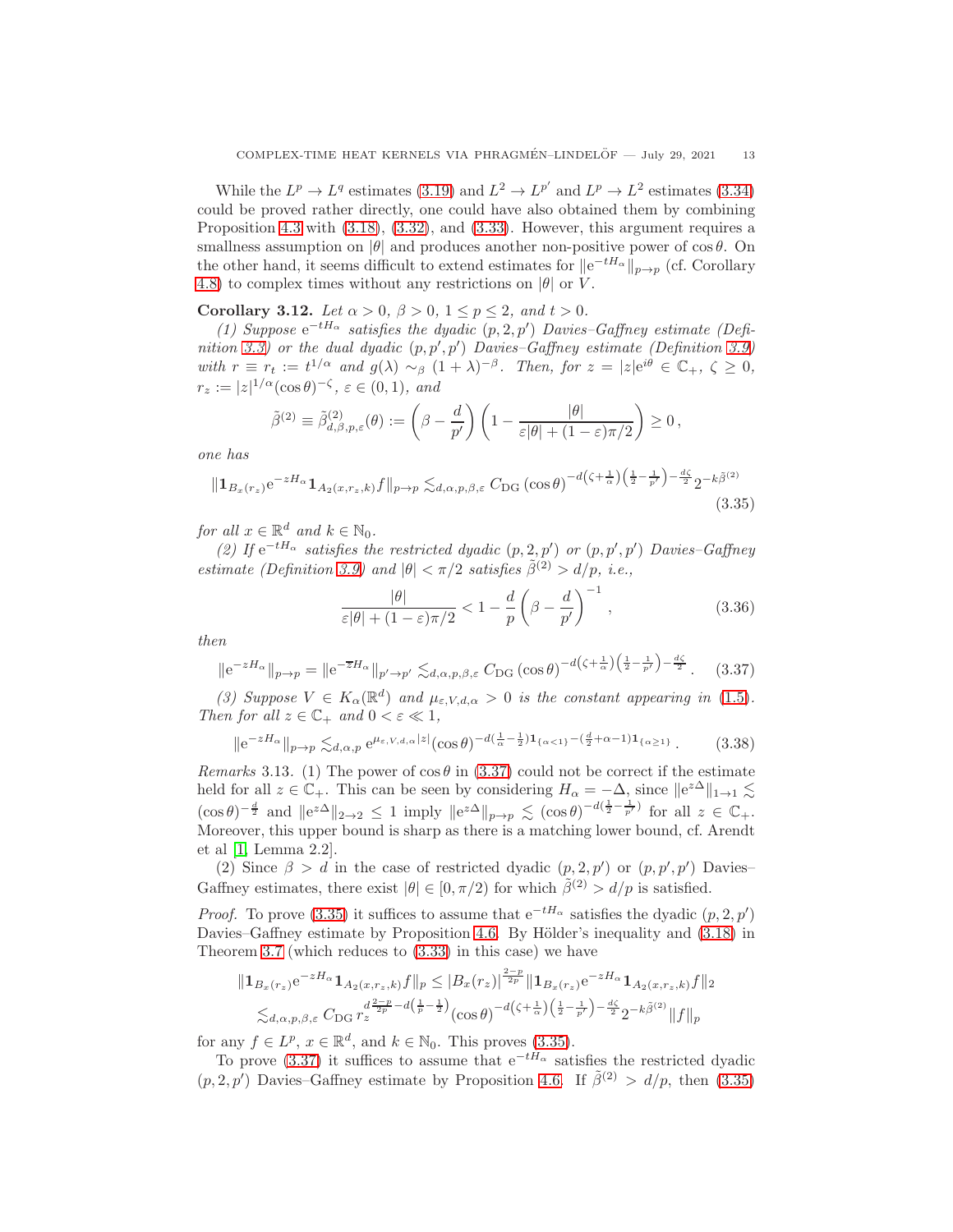shows that  $e^{-zH_{\alpha}}$  satisfies the (restricted) dyadic  $(p, p, p' \cdot (1 - |\theta|/\gamma_{\epsilon})^{-1})$  Davies– Gaffney estimate with  $c_{d,\alpha,p,\beta,\varepsilon}C_{\text{DG}}\left(\cos\theta\right)^{-d\left(\zeta+\frac{1}{\alpha}\right)\left(\frac{1}{2}-\frac{1}{p'}\right)-\frac{d\zeta}{2}}$  instead of  $C_{\text{DG}}$ , and β replaced by  $\beta(1-|\theta|/\gamma_{\varepsilon})$ , where  $\gamma_{\varepsilon} = \varepsilon |\theta| + (1-\varepsilon)\pi/2$ . Thus, [\(3.37\)](#page-12-1) follows from  $(4.3)$  in Proposition [4.3.](#page-13-1) Estimate  $(3.38)$  follows from  $(1.5)$ .

## 4. Consequences of dyadic Davies–Gaffney estimates

<span id="page-13-0"></span>We collect some consequences of the dyadic Davies–Gaffney estimate [\(3.13\)](#page-6-1) (Def-initions [3.3](#page-6-0) and [3.9\)](#page-10-0). The dyadic partition  $1 = \sum_{k\geq 0} \mathbf{1}_{A_2(x,r,k)}$  for any  $x \in \mathbb{R}^d$  and  $r > 0$ , and the triangle inequality yield the following preliminary estimate.

**Corollary 4.1.** Let  $r > 0$ ,  $(T_r)_{r>0}$  be a family of linear operators that satisfy the dyadic  $(p, q, \sigma)$  Davies–Gaffney estimate [\(3.13\)](#page-6-1) (Definition [3.3\)](#page-6-0). Then

<span id="page-13-3"></span>
$$
\|\mathbf{1}_{B_x(r)}T_r\|_{p\to q} \lesssim_{d,\beta,\sigma} C_{\mathrm{DG}} r^{-d\left(\frac{1}{p}-\frac{1}{q}\right)}, \quad x \in \mathbb{R}^d. \tag{4.1}
$$

In fact, for [\(4.1\)](#page-13-3) to hold, one only needs  $\sum_{k\geq 0} g(k)2^{kd/\sigma} < \infty$ . We will upgrade this estimate in Proposition [4.3](#page-13-1) with the help of the ball averages

$$
(N_{p,r}f)(x) := r^{-\frac{d}{p}} \| \mathbf{1}_{B_x(r)} f \|_{L^p(\mathbb{R}^d)} \quad \text{and} \quad (N_{p,q,r}f)(x) := r^{-\frac{d}{q}} \| \mathbf{1}_{B_x(r)} f \|_{L^p(\mathbb{R}^d)} \tag{4.2}
$$

for  $p, q \in [1, \infty)$ . The following lemma by Blunck and Kunstmann summarizes useful estimates involving these averaging operators.

<span id="page-13-5"></span>**Lemma 4.2** ([\[6,](#page-18-5) Lemma 3.3]). Let  $1 \leq p \leq q \leq \infty$  and  $r > 0$ . Then

- (1)  $(N_{p,r}f)(x) \lesssim_{p,q} (N_{q,r}f)(x)$  for all  $x \in \mathbb{R}^d$ ,
- $(2)$   $||f||_{L^p(\mathbb{R}^d)} \sim_p ||N_{p,r}f||_{L^p(\mathbb{R}^d)}$ , and
- $(3) \|N_{p,q,r}f\|_{L^q(\mathbb{R}^d)} \lesssim_{p,q} \|f\|_{L^p(\mathbb{R}^d)}.$

<span id="page-13-1"></span>**Proposition 4.3.** Let  $r > 0$  and  $(T_r)_{r>0}$  be a family of linear operators that satisfy the dyadic  $(p, q, \sigma)$  Davies–Gaffney estimate [\(3.13\)](#page-6-1) (Definition [3.3\)](#page-6-0). Then

<span id="page-13-4"></span><span id="page-13-2"></span>
$$
||T_r||_{p \to q} \lesssim_{d,\beta,\sigma,p,q} C_{\text{DG}} r^{-d\left(\frac{1}{p} - \frac{1}{q}\right)}.
$$
\n
$$
(4.3)
$$

If  $q = p'$  (so in particular  $1 \leq p \leq 2$ ) and  $T_r$  is in addition self-adjoint in  $L^2(\mathbb{R}^d)$ and satisfies  $T_{r+s} = T_rT_s$  for all  $r, s > 0$ , then

$$
||T_r||_{p\to 2} = ||T_r||_{2\to p'} \lesssim_{d,\beta,\sigma,p} C_{\text{DG}}^{1/2} r^{-d\left(\frac{1}{2} - \frac{1}{p'}\right)}.
$$
\n(4.4)

*Proof.* By  $||f||_q \sim ||N_{q,r}f||_q$ , a dyadic partition of unity, assumption [\(3.13\)](#page-6-1), and  $||N_{p,q,r}f||_q \lesssim ||f||_p$  for  $1 \leq p \leq q \leq \infty$ , we have

$$
||T_r f||_q \lesssim_q ||N_{q,r}T_r f||_q = \left( \int_{\mathbb{R}^d} \left( r^{-d/q} || \mathbf{1}_{B_x(r)} T_r \sum_{k=0}^{\infty} \mathbf{1}_{A_2(x,r,k)} f ||_q \right)^q dx \right)^{1/q}
$$
  
\n
$$
\leq C_{\text{DG}} r^{-d\left(\frac{1}{p} - \frac{1}{q}\right)} \left( \int_{\mathbb{R}^d} \left( \sum_{k=0}^{\infty} g(2^k) 2^{kd\left(\frac{1}{\sigma} + \frac{1}{q}\right)} (2^k r)^{-\frac{d}{q}} || \mathbf{1}_{B_x(2^kr)} f ||_p \right)^q dx \right)^{1/q}
$$
  
\n
$$
\leq C_{\text{DG}} r^{-d\left(\frac{1}{p} - \frac{1}{q}\right)} \sum_{k=0}^{\infty} g(2^k) 2^{kd\left(\frac{1}{\sigma} + \frac{1}{q}\right)} ||N_{p,q,2^kr} f||_q
$$
  
\n
$$
\lesssim_{p,q} C_{\text{DG}} r^{-d\left(\frac{1}{p} - \frac{1}{q}\right)} \sum_{k=0}^{\infty} g(2^k) 2^{kd\left(\frac{1}{\sigma} + \frac{1}{q}\right)} ||f||_p \lesssim_{d,\sigma,\beta,q} C_{\text{DG}} r^{-d\left(\frac{1}{p} - \frac{1}{q}\right)} ||f||_p.
$$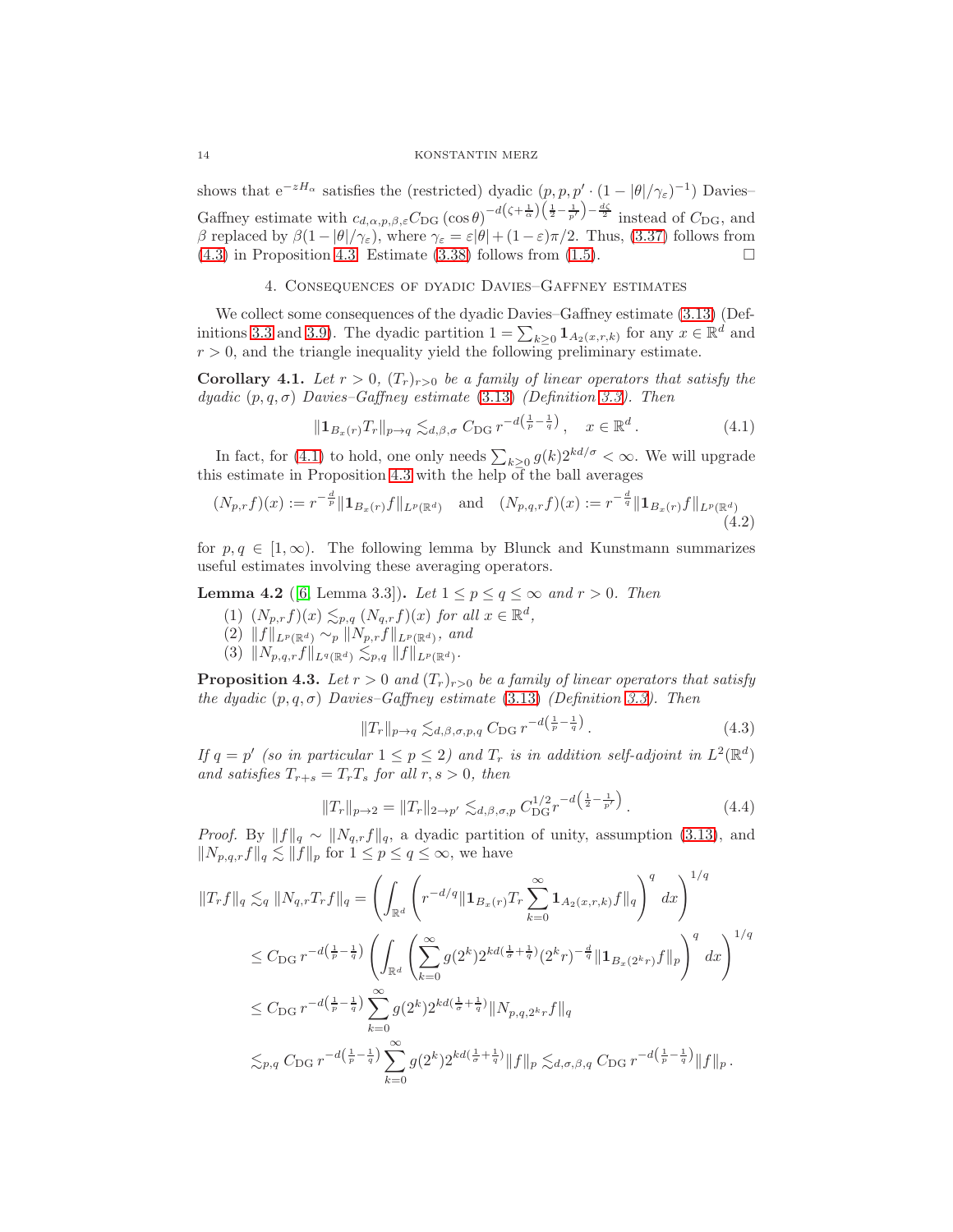This shows [\(4.3\)](#page-13-2). Formula [\(4.4\)](#page-13-4) follows from  $||T_{2r}||_{p\to p'} = ||T_r||_{p\to 2}^2 = ||T_r||_{2\to p'}^2$ .  $\Box$ 

We need one other consequence of [\(3.13\)](#page-6-1) in the proof of Theorem [3.7.](#page-8-1) To that end we record the following geometric observations.

<span id="page-14-2"></span>**Lemma 4.4.** Let  $x, z \in \mathbb{R}^d$ ,  $r, r_0 > 0$ , and  $|x - z| \le r + r_0$ .

- (1) If  $j, k \in \mathbb{N} \setminus \{1\}$  and  $A_2(z, r, j) \cap A_2(x, r_0, k) \neq \emptyset$ , then  $2^{k-3}r_0 \leq 2^{j}r \leq$  $2^{k+3}r_0.$
- (2) If  $j \in \mathbb{N}$  and  $A_2(z, r, j) \cap B_x(r_0) \neq \emptyset$ , then  $(2^{j-1} 1)r \leq 2r_0$ , i.e.,  $j \leq$  $1 + \log_2(1 + 2r_0/r).$

*Proof.* By a translation we can assume  $z = 0$  without loss of generality. In that case  $|x| \leq r + r_0$ . Let  $y \in \mathbb{R}^d$  denote those points belonging to the intersection of the geometric objects in claims (1) and (2). We use that, if  $a \leq b$  and  $c \leq d$  and, if  $[a, b] \cap [c, d] \neq \emptyset$ , then either  $a \leq c \leq b \leq d$ , or  $c \leq a \leq d \leq b$ , or  $a \leq c \leq d \leq b$ , or  $c \le a \le b \le d$ . If in addition  $a = 0$  and  $b, c, d \ge 0$ , then  $c \le b$ .

(1) If the annuli intersect, then  $|y| \in [2^{j-1}r, 2^{j}r]$  and  $|x - y| \in [2^{k-1}r_0, 2^{k}r_0]$ . By the triangle inequality and the bounds on  $|x|$  and  $|y|$ , we also have

$$
|x - y| \le |x| + |y| \le r_0 + (2^j + 1)r
$$
 and  
 $|x - y| \ge \max\{|y| - |x|, 0\} \ge \max\{(2^{j-1} - 1)r - r_0, 0\}.$ 

Thus,  $|x - y| \in [2^{k-1}r_0, 2^kr_0] \cap [\max\{(2^{j-1} - 1)r - r_0, 0\}, (2^j + 1)r + r_0].$ This shows that, if  $(2^{j-1}-1)r > r_0$ , then either (a)  $2^{k-1}r_0 \leq (2^{j-1}-1)r - r_0 \leq 2^k r_0 \leq (2^j+1)r + r_0$ , or (b)  $(2^{j-1} - 1)r - r_0 \le 2^{k-1}r_0 \le (2^j + 1)r + r_0 \le 2^k r_0$ , or (c)  $2^{k-1}r_0 \leq (2^{j-1}-1)r - r_0 \leq (2^j+1)r + r_0 \leq 2^k r_0$ , or (d)  $(2^{j-1} - 1)r - r_0 \le 2^{k-1}r_0 \le 2^k r_0 \le (2^j + 1)r + r_0$ . In particular,  $2^{k-3}r_0 \leq 2^{j}r \leq 2^{k+3}r_0$ . If instead  $(2^{j-1}-1)r \leq r_0$ , then  $(2^{k-1}-1)r_0 \leq (2^j+1)r$ , so in particular  $2^{k-3}r_0 \leq 2^j r \leq 2^{k+3}r_0$ . (2) If  $y \in A_2(0, r, j) \cap B_x(r_0) \neq \emptyset$ , then  $|y| \in [2^{j-1}r, 2^{j}r]$  and  $|x - y| \leq r_0$ . The

triangle inequality and the bounds on  $|x-y|$  and  $|x|$  imply  $|y| = |y-x+x| \leq$  $2r_0 + r$  and therefore  $2^{j-1}r \leq 2r_0 + r$ .

<span id="page-14-1"></span> $\Box$ 

<span id="page-14-0"></span>**Proposition 4.5.** Let  $r > 0$  and  $(T_r)_{r>0}$  be a family of linear operators that satisfy the dyadic  $(p, q, \sigma)$  Davies–Gaffney estimate [\(3.13\)](#page-6-1) (Definition [3.3\)](#page-6-0). Then

$$
\| \mathbf{1}_{B_x(r_0)} T_r \mathbf{1}_{A_2(x,r_0,k)} \|_{p \to q} \n\lesssim_{d,\sigma,\beta,p,q} C_{\text{DG}} r^{-d(\frac{1}{p} - \frac{1}{q})} \left( 1 + \frac{|B_x(r_0)|}{r^d} \right)^{1/q} \n\times \left[ \left( \frac{d(B_x(r_0), A_2(x,r_0, k))}{r} \right)^{-\beta} \cdot \left( \frac{|A_2(x,r_0, k)|}{r^d} \right)^{\frac{1}{\sigma}} \theta(k-2) + \theta(1-k) \right]
$$
\n(4.5)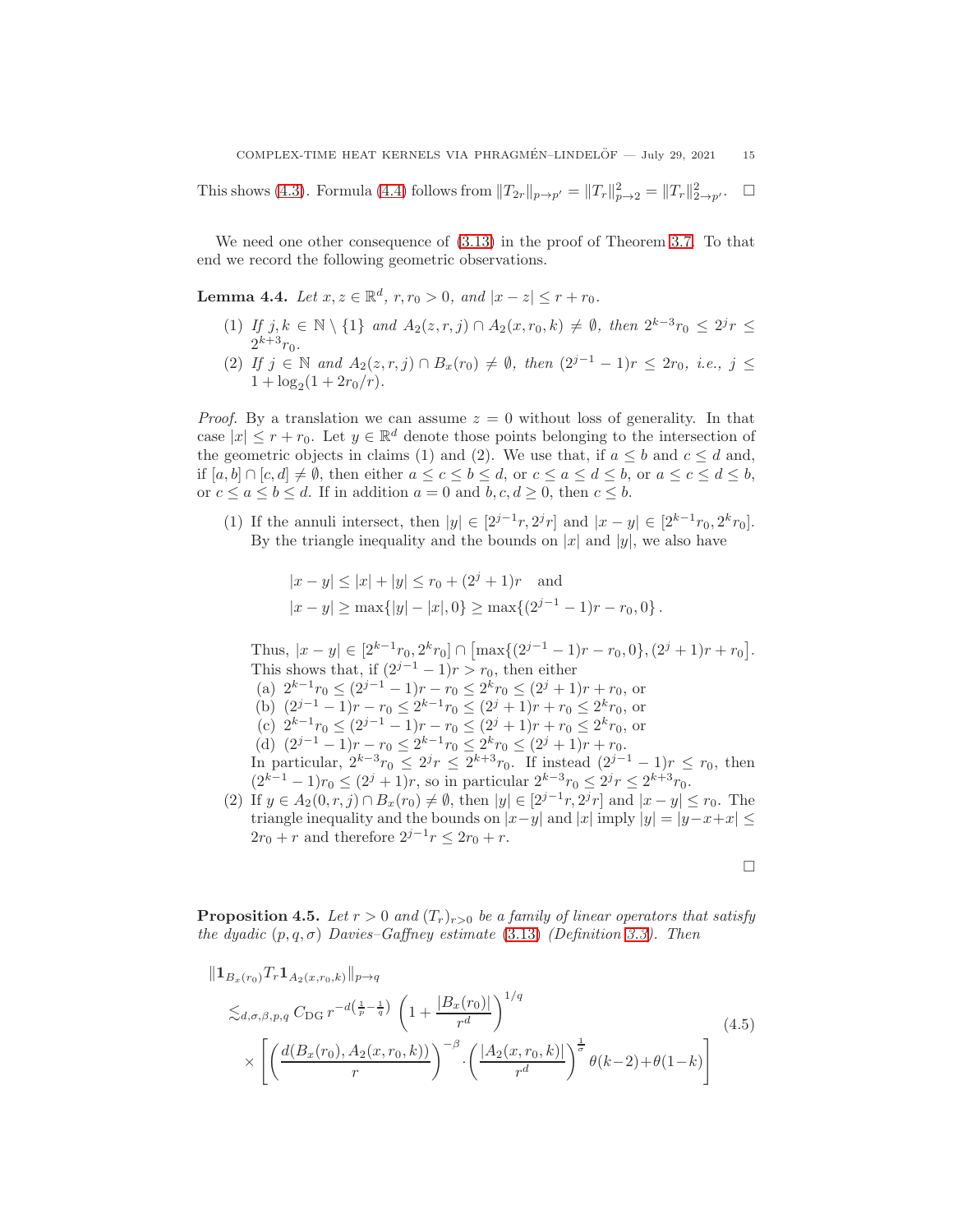holds for all  $x \in \mathbb{R}^d$ ,  $r_0 > 0$ , and  $k \in \mathbb{N}_0$ . In fact, the factor  $(1 + |B_x(r_0)|/r^d)^{1/q}$ can be removed for  $k \in \{0,1\}$ , *i.e.*,

<span id="page-15-1"></span>
$$
\|1_{B_x(r_0)} T_r 1_{A_2(x,r_0,k)}\|_{p\to q} \le \lesssim_{d,\sigma,\beta,p,q} C_{\text{DG}} r^{-d(\frac{1}{p}-\frac{1}{q})} \left[ \left( \frac{d(B_x(r_0), A_2(x,r_0, k))}{r} \right)^{-\beta} \cdot \left( \frac{|A_2(x,r_0, k)|}{r^d} \right)^{\frac{1}{\sigma}} \right] \times \left( 1 + \frac{|B_x(r_0)|}{r^d} \right)^{\frac{1}{q}} \theta(k-2) + \theta(1-k) \right]
$$
\n(4.6)

holds for all  $x \in \mathbb{R}^d$ ,  $r_0 > 0$ , and  $k \in \mathbb{N}_0$ .

Recall that [\(3.13\)](#page-6-1) only involved one radius. Here the radii r appearing in  $T_r$ , and  $r_0$  appearing in  $B_x(r_0)$  and  $A_2(x, r_0, k)$  in formula [\(4.5\)](#page-14-1) are independent of each other. Note also that the proof of [\(4.5\)](#page-14-1) only needs  $\beta > d/\sigma$ .

*Proof.* To prove [\(4.5\)](#page-14-1) we use  $||f||_q \sim ||N_{q,r}f||_q$ , decompose dyadically, apply [\(3.13\)](#page-6-1), and obtain

<span id="page-15-0"></span>
$$
\|1_{B_x(r_0)}Tr1_{A_2(x,r_0,k)}f\|_{q} \lesssim_q \|N_{q,r}(1_{B_x(r_0)}Tr1_{A_2(x,r_0,k)}f)\|_{q}
$$
  
= 
$$
\left(\int_{\mathbb{R}^d} \left(r^{-\frac{d}{q}} \|1_{B_x(r)}1_{B_x(r_0)}Tr\sum_{j=0}^{\infty} 1_{A_2(z,r,j)}1_{A_2(x,r_0,k)}f\|_{q}\right)^{q} dz\right)^{1/q}
$$
  

$$
\leq C_{\text{DG}} r^{-\frac{d}{p}} \sum_{j=0}^{\infty} g(2^j) 2^{\frac{jd}{\sigma}} \left(\int_{|z-x| \leq r+r_0} \|1_{A_2(z,r,j)}1_{A_2(x,r_0,k)}f\|_{p}^{q} dz\right)^{1/q} . \tag{4.7}
$$

To estimate  $(...)^{1/q}$  on the right side we use Lemma [4.4](#page-14-2) (with  $|x-z| \le r+r_0$ ) and distinguish between the following cases.

- (1) If  $j, k \in \mathbb{N} \setminus \{1\}$ , and  $A_2(z, r, j) \cap A_2(x, r_0, k) \neq \emptyset$ , then  $2^{k-3}r_0 \leq 2^j r \leq$  $2^{k+3}r_0$  by (1) in Lemma [4.4.](#page-14-2)
- (2) If  $k \in \mathbb{N} \setminus \{1\}$ ,  $j \in \{0, 1\}$ , and  $A_2(z, r, j) \cap A_2(x, r_0, k) \neq \emptyset$ , then  $B_z(2^j r) \cap$  $A_2(x, r_0, k) \neq \emptyset$  and so  $2^j r \geq 2^{k-3} r_0$  by (2) in Lemma [4.4.](#page-14-2)
- (3) If  $k \in \{0, 1\}$ , we put no restriction on  $j \in \mathbb{N}_0$ .

Thus,

$$
\|1_{A_2(z,r,j)} 1_{A_2(x,r_0,k)}f\|_p
$$
  
\$\lesssim\$ \|f\|\_p [1\_{\{2^j r \ge 2^{k-3} r\_0\}} \theta(k-2) (1\_{\{2^j r \le 2^{k+3} r\_0\}} \theta(j-2) + \theta(1-j)) + \theta(1-k) ]\$ .

If  $k \in \{0, 1\}$ , we simply sum over all  $j \in \mathbb{N}_0$ . If  $k \in \mathbb{N} \setminus \{1\}$  and  $j \in \mathbb{N} \setminus \{1\}$ , we use  $g(2^j)2^{jd/\sigma} \lesssim_\beta 2^{-j(\beta-d/\sigma)}$  and that we are summing over dyadic numbers. If  $k \in \mathbb{N} \setminus \{1\}$  and  $j \in \{0,1\}$ , we use  $\beta \geq d/\sigma$  and  $2^{j}r \geq 2^{k-3}r_0$  to estimate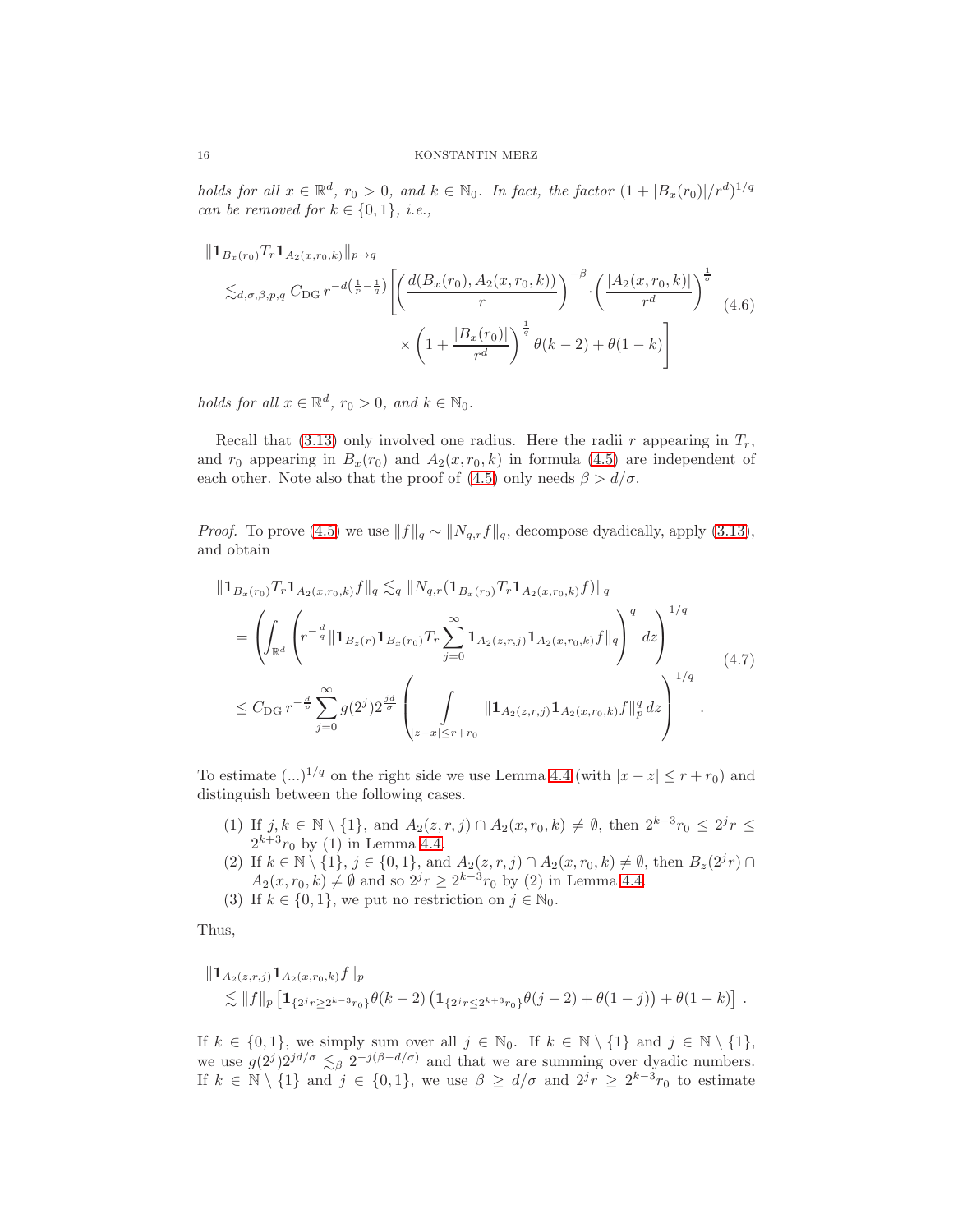$$
g(2^{j}) \cdot 2^{\frac{jd}{\sigma}} \lesssim_{d,\beta,\sigma} (2^{k}r_{0}/r)^{-\beta+d/\sigma}.
$$
 Thus, (4.7) can be estimated by  
\n
$$
\|\mathbf{1}_{B_{x}(r_{0})}T_{r}\mathbf{1}_{A_{2}(x,r_{0},k)}f\|_{q}
$$
\n
$$
\lesssim_{q} C_{\text{DG}} r^{-\frac{d}{p}} \Big(\int_{|z-x| \leq r+r_{0}} dz\Big)^{1/q} \|f\|_{p}
$$
\n
$$
\times \sum_{j=0}^{\infty} \Big[2^{j(\frac{d}{\sigma}-\beta)} \big(\mathbf{1}_{\{2^{j}r \geq 2^{k-3}r_{0}\}}\theta(k-2) \big(\mathbf{1}_{\{2^{j}r \leq 2^{k+3}r_{0}\}}\theta(j-2) + \theta(1-j)\big) + \theta(1-k)\big)\Big]
$$
\n
$$
\lesssim_{d,\sigma,\beta,q} C_{\text{DG}} r^{-d(\frac{1}{p}-\frac{1}{q})} \cdot \Big(1+\frac{r_{0}}{r}\Big)^{\frac{d}{q}} \Bigg[ \Big(\frac{2^{k}r_{0}}{r}\Big)^{-\beta+d/\sigma} \theta(k-2) + \theta(1-k) \Bigg] \|f\|_{p}.
$$

Since  $2^k r_0 \sim d(B_x(r_0), A_2(x, r_0, k)) \sim |A_2(x, r_0, k)|^{\frac{1}{d}}$  for  $k \geq 2$ , this proves [\(4.5\)](#page-14-1). The improved estimate [\(4.6\)](#page-15-1) for  $k \in \{0,1\}$  follows from  $\|\mathbf{1}_{B_x(r_0)}T_r\mathbf{1}_{A_2(x,r_0,k)}\|_{p\to q} \leq$  $||T_r||_{p\to q}$  and Proposition [4.3.](#page-13-1) This concludes the proof of Proposition [4.5.](#page-14-0)

The proof of Corollary [3.11](#page-11-0) relies on the following proposition which says that  $(p, p', p')$  estimates imply  $(2, p', 2)$  and  $(p, 2, p')$  estimates, if one assumes additionally  $\sum_{k\geq 0} g(2^k)2^{kd(\frac{1}{p'}+\frac{1}{2})} < \infty$ . This assumption is contained in the notion of dual dyadic Davies–Gaffney estimates.

## <span id="page-16-0"></span>**Proposition 4.6.** Let  $p \in [1, 2]$  and  $r > 0$ .

(1) If  $(T_r)_{r>0}$  is a family of linear operators that satisfy the dual dyadic  $(p, p', p')$ Davies–Gaffney estimate [\(3.13\)](#page-6-1) (Definition [3.9\)](#page-10-0), then  $T_r$  satisfies the dyadic  $(2, p', 2)$ Davies–Gaffney estimate (Definition [3.3\)](#page-6-0), i.e.,

$$
\|\mathbf{1}_{B_x(r)}T_r\mathbf{1}_{A_2(x,r,k)}\|_{2\to p'} \lesssim_{d,\beta,p} C_{\text{DG}} r^{-d\left(\frac{1}{2}-\frac{1}{p'}\right)} g(2^k) 2^{\frac{kd}{2}}, \quad x \in \mathbb{R}^d, k \in \mathbb{N}_0 \tag{4.8a}
$$

and the dyadic  $(p, 2, p')$  Davies-Gaffney estimate, i.e.,

$$
\|\mathbf{1}_{B_x(r)}T_r\mathbf{1}_{A_2(x,r,k)}\|_{p\to 2} \lesssim_{d,\beta,p} C_{\text{DG}} r^{-d\left(\frac{1}{p}-\frac{1}{2}\right)} g(2^k) 2^{\frac{kd}{p'}}, \quad x \in \mathbb{R}^d, k \in \mathbb{N}_0. \tag{4.8b}
$$

(2) If  $(T_r)_{r>0}$  satisfies the restricted dyadic  $(p, p', p')$  Davies-Gaffney estimate [\(3.13\)](#page-6-1) (Definition [3.9\)](#page-10-0), then it satisfies the restricted dyadic  $(2, p', 2)$  and  $(p, 2, p')$ Davies–Gaffney estimates [\(4.8a\)](#page-16-1) and [\(4.8b\)](#page-16-2).

*Proof.* Since  $\beta > d(1/2 + 1/p')$  for the dual dyadic  $(p, p', p')$  estimates and  $\beta > d$ for the restricted dyadic  $(p, p', p')$  estimates, it suffices to show  $(4.8a)$  and  $(4.8b)$ . To prove [\(4.8a\)](#page-16-1) we use  $||f||_{p'} \sim_p ||N_{p',r}f||_{p'}$  and obtain for  $f \in L^2$ ,

<span id="page-16-2"></span><span id="page-16-1"></span> $1/p'$ 

$$
\begin{aligned} \|1_{B_x(r)}T_r 1_{A_2(x,r,k)}f\|_{p'} &\lesssim_{p} \|N_{p',r} 1_{B_x(r)}T_r 1_{A_2(x,r,k)}f\|_{p'}\\ &= \left(\int_{\mathbb{R}^d} dz \left(r^{-\frac{d}{p'}} \|1_{B_x(r)} 1_{B_x(r)}T_r 1_{A_2(x,r,k)} \sum_{i\geq 0} 1_{A_2(z,r,j)}f\|_{p'}\right)^{p'}\right) \end{aligned}
$$

$$
\left\{\int_{\mathbb{R}^d} \left( \int_{\mathbb{R}^d} \left( \int_{j \geq 0} x^{-\frac{d}{p}} \sum_{j \geq 0} g(2^j) 2^{\frac{jd}{p'}} \left( \int_{|x-z| \leq 2r} dz \, \| \mathbf{1}_{A_2(x,r,k)} \mathbf{1}_{A_2(z,r,j)} f \|_p^{p'} \right) \right)^{1/p'} \right\}^{1/p'}.
$$

We use Lemma [4.4](#page-14-2) (with  $|x-z| \leq 2r$ ) and distinguish between the following cases.

(1) If  $k, j \in \mathbb{N} \setminus \{1\}$  and  $A_2(x, r, k) \cap A_2(z, r, j) \neq \emptyset$ , then  $2^{k-3} \leq 2^j \leq 2^{k+3}$  by (1) in Lemma [4.4.](#page-14-2)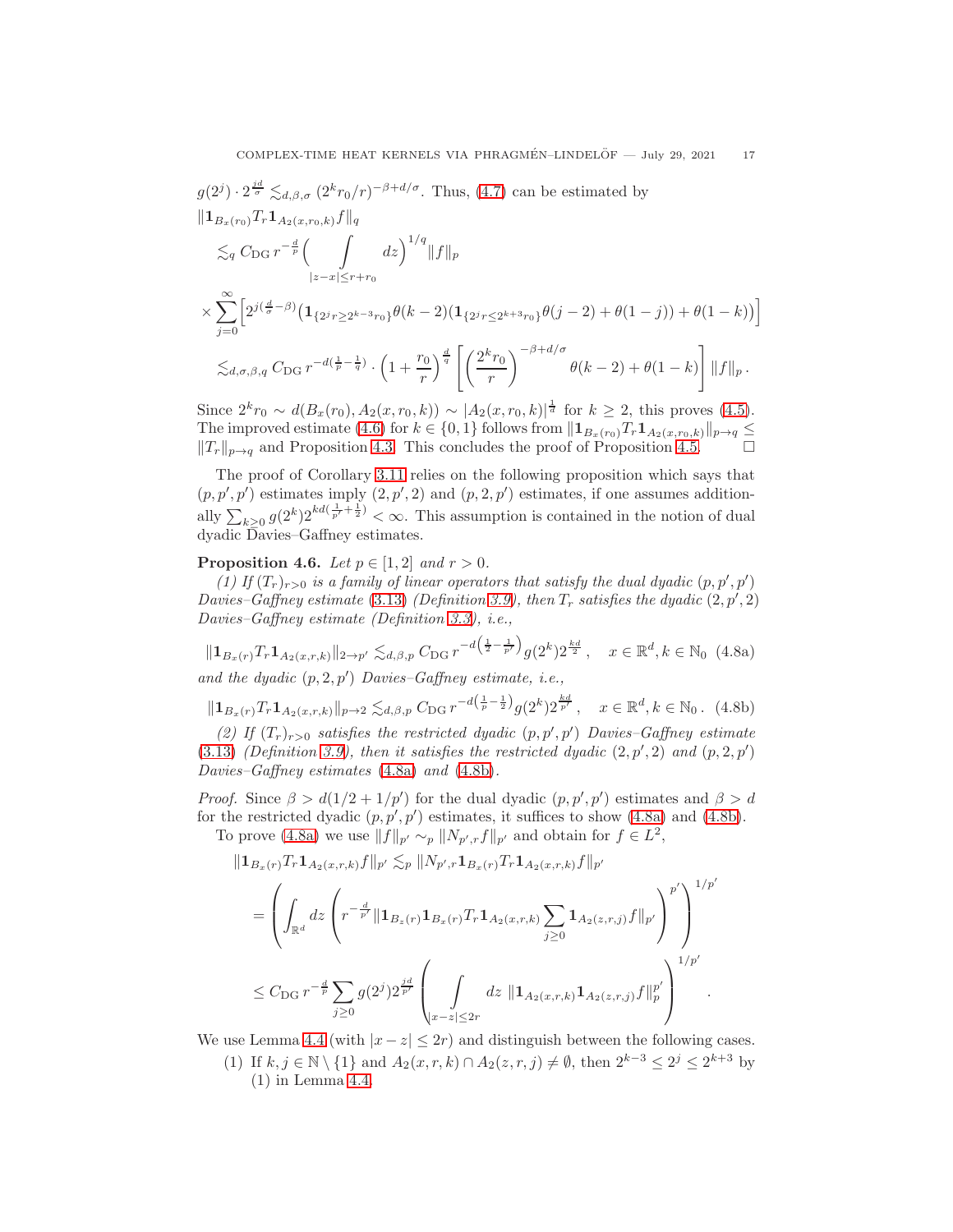- (2) If  $k \in \mathbb{N} \setminus \{1\}, j \in \{0, 1\}, \text{and } A_2(x, r, k) \cap A_2(z, r, j) \neq \emptyset$ , then  $A_2(x, r, k) \cap$  $B_z(2^{j}r) \neq \emptyset$  and so  $k \leq 4$  by (2) in Lemma [4.4.](#page-14-2)
- (3) If  $k \in \{0,1\}$ ,  $j \in \mathbb{N}_0$ , and  $A_2(x,r,k) \cap A_2(z,r,j) \neq \emptyset$ , then  $B_x(2^k r) \cap$  $A_2(z, r, j) \neq \emptyset$  and so  $j \leq 4$  by (2) in Lemma [4.4.](#page-14-2)

Using this observation and Hölder's inequality, we can estimate

$$
||\mathbf{1}_{A_2(x,r,k)}\mathbf{1}_{A_2(z,r,j)}f||_p \lesssim_{d,p,\beta} \mathbf{1}_{\{|j-k|\leq 4\}}(2^k r)^{d(\frac{1}{p}-\frac{1}{2})}||f||_2, \quad |x-z| \leq 2r
$$

and deduce (using  $g(2^j) \sim_\beta 2^{-j\beta}$ )

$$
\| \mathbf{1}_{B_x(r)} T_r \mathbf{1}_{A_2(x,r,k)} f \|_{p'}
$$
  
\$\leq C\_{\text{DG}} r^{-\frac{d}{2}} \sum\_{j\geq 0} g(2^j) 2^{\frac{jd}{p'}} 2^{kd(\frac{1}{p}-\frac{1}{2})} \mathbf{1}\_{\{|j-k|\leq 4\}} \left( \int \limits\_{|x-z|\leq 2r} dz \right)^{\frac{1}{p'}} \|f\|\_2\$  
\$\leq\_{p,d,\beta} C\_{\text{DG}} r^{-d(\frac{1}{2}-\frac{1}{p'})} g(2^k) 2^{kd/2} \|f\|\_2\$.

This concludes the proof of [\(4.8a\)](#page-16-1).

The proof of [\(4.8b\)](#page-16-2) is similar but uses also (1) of Lemma [4.2,](#page-13-5) i.e.,  $(N_{2,r}f)(x) \leq p$  $(N_{p',r}f)(x)$ . By the above reasoning and  $||\mathbf{1}_{A_2(x,r,k)}\mathbf{1}_{A_2(z,r,j)}f||_p \leq \mathbf{1}_{\{|j-k|\leq 4\}}||f||_p$ for  $|x-z| < 2r$ , we obtain

$$
\begin{split}\n\|\mathbf{1}_{B_{x}(r)}T_{r}\mathbf{1}_{A_{2}(x,r,k)}f\|_{2} &\lesssim \|N_{2,r}\mathbf{1}_{B_{x}(r)}T_{r}\mathbf{1}_{A_{2}(x,r,k)}f\|_{2} \lesssim_{p} \|N_{p',r}\mathbf{1}_{B_{x}(r)}T_{r}\mathbf{1}_{A_{2}(x,r,k)}f\|_{2} \\
&= \left(\int_{\mathbb{R}^{d}} dz \left(r^{-\frac{d}{p'}}\|\mathbf{1}_{B_{z}(r)}\mathbf{1}_{B_{x}(r)}T_{r}\mathbf{1}_{A_{2}(x,r,k)}\sum_{j\geq 0}\mathbf{1}_{A_{2}(z,r,j)}f\|_{p'}\right)^{2}\right)^{1/2} \\
&\leq C_{\text{DG}}\ r^{-\frac{d}{p}} \sum_{j\geq 0} g(2^{j})2^{\frac{j d}{p'}} \left(\int_{|x-z|\leq 2r} dz \|\mathbf{1}_{A_{2}(x,r,k)}\mathbf{1}_{A_{2}(z,r,j)}f\|_{p}^{2}\right)^{1/2} \\
&\lesssim C_{\text{DG}}\ r^{-d(\frac{1}{p}-\frac{1}{2})}\|f\|_{p} \sum_{j\geq 0} g(2^{j})2^{\frac{j d}{p'}}\mathbf{1}_{\{|j-k|\leq 4\}} \lesssim C_{\text{DG}}\ r^{-d(\frac{1}{p}-\frac{1}{2})}g(2^{k})2^{\frac{k d}{p'}}\|f\|_{p}.\n\end{split}
$$

This concludes the proof of Proposition [4.6.](#page-16-0)

$$
\Box
$$

Combining Proposition [4.6](#page-16-0) with Proposition [4.3](#page-13-1) yields the following variant of  $(4.4)$ , which does not need that  $T_r$  has the semigroup property.

**Corollary 4.7.** Let  $p \in [1,2], r > 0$ , and  $(T_r)_{r>0}$  be a family of linear operators that satisfy the dual dyadic  $(p, p', p')$  Davies-Gaffney estimate [\(3.13\)](#page-6-1) (Definition [3.9\)](#page-10-0). Then

$$
||T_r||_{2 \to p'} \lesssim_{d,\beta,p} C_{\text{DG}} r^{-d\left(\frac{1}{2} - \frac{1}{p'}\right)}
$$
\n(4.9a)

and

$$
||T_r||_{p\to 2} \lesssim_{d,\beta,p} C_{\text{DG}} r^{-d\left(\frac{1}{p}-\frac{1}{2}\right)} \tag{4.9b}
$$

for all  $x \in \mathbb{R}^d$ .

We now show that restricted dyadic  $(p, 2, p')$  and  $(p, p', p')$  estimates imply (restricted) dyadic  $(p, p, p')$  estimates and  $L^p$  boundedness of  $T_r$ .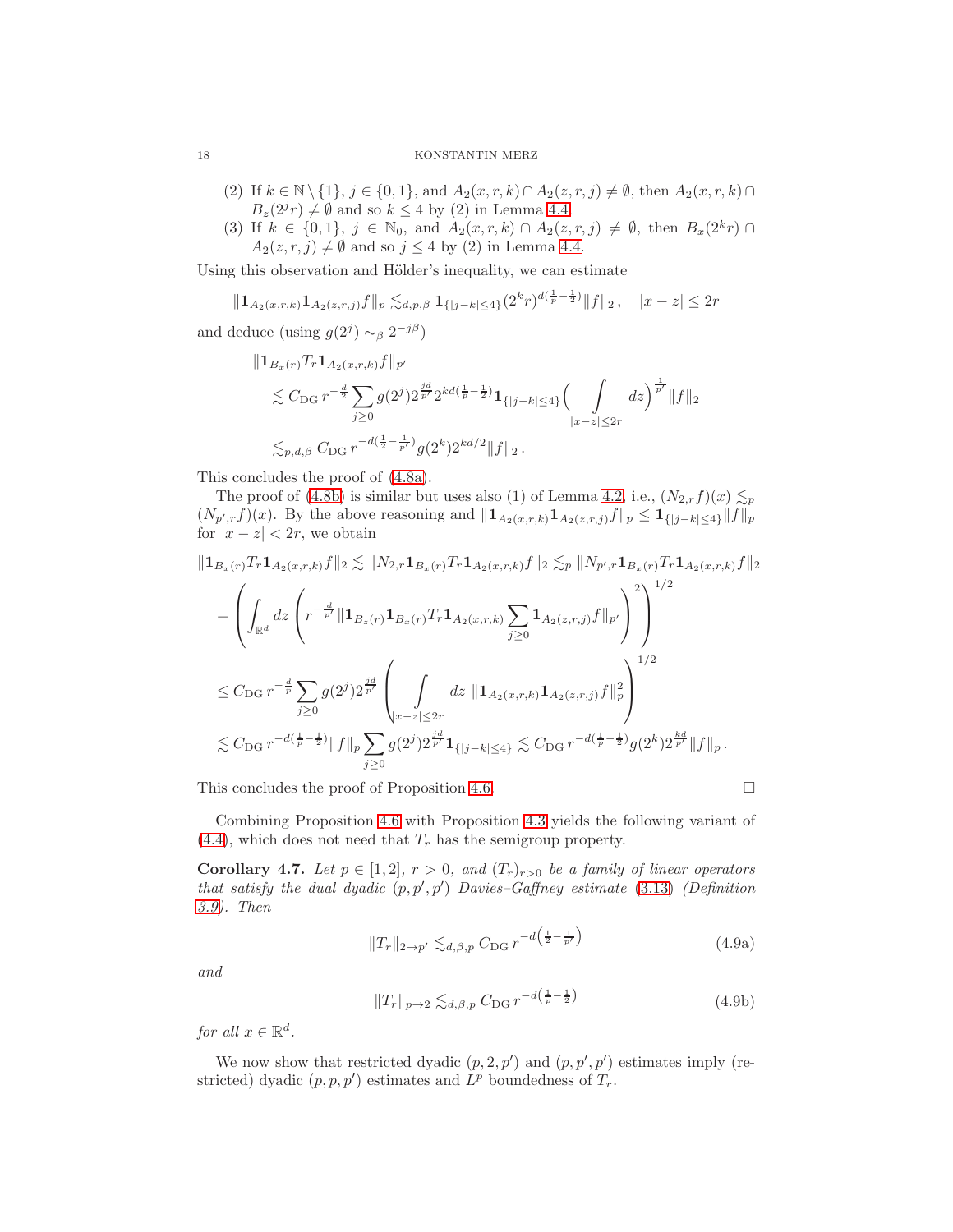<span id="page-18-13"></span>**Corollary 4.8.** Let  $p \in [1,2], r > 0$ , and  $(T_r)_{r>0}$  be a family of linear operators that satisfy the restricted dyadic  $(p, 2, p')$  or  $(p, p', p')$  Davies-Gaffney estimate [\(3.13\)](#page-6-1) (Definition [3.9\)](#page-10-0). Then  $T_r$  satisfies the restricted dyadic  $(p, p, p')$  Davies-Gaffney estimate

$$
\|\mathbf{1}_{B_x(r)}T_r\mathbf{1}_{A_2(x,r,k)}f\|_{p\to p} \lesssim_{d,\beta,p} C_{\text{DG}} 2^{\frac{kd}{p'}}g(2^k), \quad x \in \mathbb{R}^d, k \in \mathbb{N}_0. \tag{4.10}
$$

<span id="page-18-16"></span><span id="page-18-15"></span> $2-p$ 

Moreover,

$$
||T_r||_{p \to p} = ||(T_r)^*||_{p' \to p'} \lesssim_{d, \beta, p} C_{\text{DG}}.
$$
\n(4.11)

*Proof.* By Proposition [4.6](#page-16-0) it suffices to assume that  $(T_r)_{r>0}$  satisfies the restricted  $(p, 2, p')$  Davies–Gaffney estimates. By Hölder's inequality and  $(4.8b)$  we have

$$
||\mathbf{1}_{B_x(r)}T_r\mathbf{1}_{A_2(x,r,k)}f||_p \leq |B_x(r)|^{\frac{2p}{2p}}||\mathbf{1}_{B_x(r)}T_r\mathbf{1}_{A_2(x,r,k)}f||_2
$$
  

$$
\lesssim_{d,\beta,p} C_{\text{DG}} r^{d\frac{2-p}{2p} - d\left(\frac{1}{p} - \frac{1}{2}\right)2^{\frac{kd}{p'}}g(2^k)||f||_p
$$

for any  $f \in L^p$ ,  $x \in \mathbb{R}^d$ , and  $k \in \mathbb{N}_0$ . This proves [\(4.10\)](#page-18-15). Formula [\(4.11\)](#page-18-16) follows from  $(4.10)$  and Proposition [4.3.](#page-13-1) This concludes the proof.

### **ACKNOWLEDGMENTS**

I wish to thank Volker Bach and Jean–Claude Cuenin for valuable discussions.

### **REFERENCES**

- <span id="page-18-14"></span>[1] Wolfgang Arendt, Omar El-Mennaoui, and Matthias Hieber. Boundary values of holomorphic semigroups. Proc. Amer. Math. Soc., 125(3):635-647, 1997.
- <span id="page-18-0"></span>[2] Joseph Bak and Donald J. Newman. Complex Analysis. Undergraduate Texts in Mathematics. Springer, New York, third edition, 2010.
- <span id="page-18-10"></span>[3] R. M. Blumenthal and R. K. Getoor. Some theorems on stable processes. Trans. Amer. Math. Soc., 95:263–273, 1960.
- <span id="page-18-1"></span>[4] S. Blunck and P. C. Kunstmann. Weighted norm estimates and maximal regularity. Adv. Differential Equations, 7(12):1513–1532, 2002.
- <span id="page-18-4"></span>[5] S. Blunck and P. C. Kunstmann. Weak type  $(p, p)$  estimates for Riesz transforms. Math. Z., 247(1):137–148, 2004.
- <span id="page-18-5"></span>[6] S. Blunck and P. C. Kunstmann. Generalized Gaussian estimates and the Legendre transform. J. Operator Theory, 53(2):351–365, 2005.
- <span id="page-18-3"></span>[7] Sönke Blunck. A Hörmander-type spectral multiplier theorem for operators without heat kernel. Ann. Sc. Norm. Super. Pisa Cl. Sci. (5), 2(3):449–459, 2003.
- <span id="page-18-6"></span>[8] Sönke Blunck. Generalized Gaussian estimates and Riesz means of Schrödinger groups. J. Aust. Math. Soc., 82(2):149–162, 2007.
- <span id="page-18-2"></span>[9] Sönke Blunck and Peer Christian Kunstmann. Calderón-Zygmund theory for non-integral operators and the  $H^{\infty}$  functional calculus. Rev. Mat. Iberoamericana, 19(3):919–942, 2003.
- <span id="page-18-12"></span>[10] Krzysztof Bogdan, Tomasz Grzywny, Tomasz Jakubowski, and Dominika Pilarczyk. Fractional Laplacian with Hardy potential. Communications in Partial Differential Equations, 44(1):20–50, 2019.
- <span id="page-18-11"></span>[11] The Anh Bui and Piero D'Ancona. Generalized Hardy operators. Preprint, pages 1–24, April 2021.
- <span id="page-18-7"></span>[12] Gilles Carron, Thierry Coulhon, and El-Maati Ouhabaz. Gaussian estimates and  $L^p$ boundedness of Riesz means. J. Evol. Equ., 2(3):299–317, 2002.
- <span id="page-18-8"></span>[13] Peng Chen, El Maati Ouhabaz, Adam Sikora, and Lixin Yan. Restriction estimates, sharp spectral multipliers and endpoint estimates for Bochner-Riesz means. J. Anal. Math., 129:219–283, 2016.
- <span id="page-18-9"></span>[14] Peng Chen, Xuan Thinh Duong, Zhijie Fan, Ji Li, and Lixin Yan. The Schrödinger equation in  $l^p$  spaces for operators with heat kernel satisfying Poisson type bounds.  $arXiv$  e-prints, page [arXiv:2007.01469,](http://arxiv.org/abs/2007.01469) July 2020.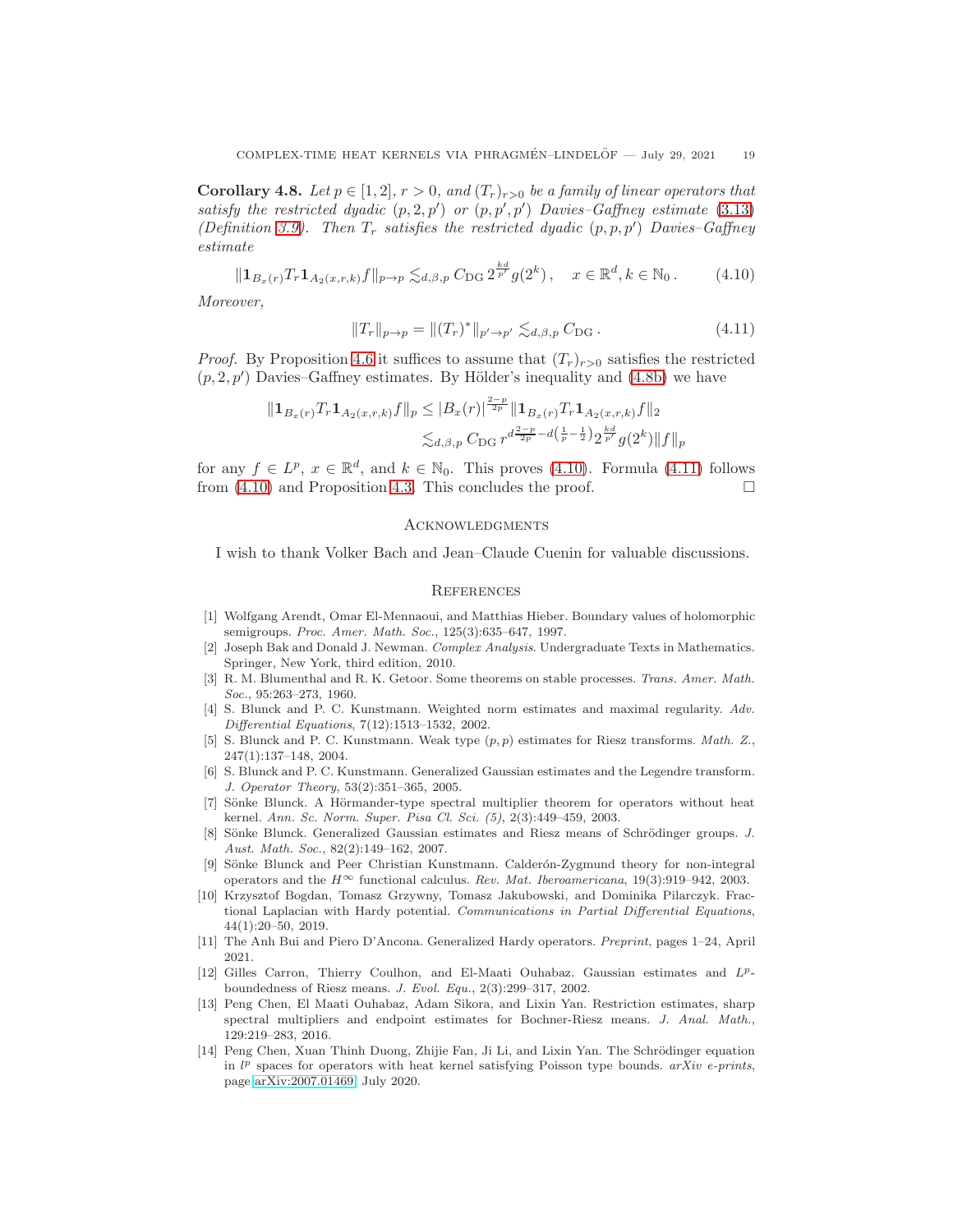- [15] Peng Chen, Xuan Thinh Duong, Ji Li, and Lixin Yan. Sharp endpoint  $L^p$  estimates for Schrödinger groups. arXiv e-prints, page [arXiv:1811.03326,](http://arxiv.org/abs/1811.03326) November 2018.
- <span id="page-19-7"></span>[16] Thierry Coulhon and Xuan Thinh Duong. Riesz transforms for  $1 \leq p \leq 2$ . Trans. Amer. Math. Soc., 351(3):1151–1169, 1999.
- <span id="page-19-8"></span>[17] Thierry Coulhon and Xuan Thinh Duong. Maximal regularity and kernel bounds: observations on a theorem by Hieber and Prüss.  $Adv.$  Differential Equations,  $5(1-3):343-368$ , 2000.
- <span id="page-19-9"></span>[18] Thierry Coulhon and Xuan Thinh Duong. Riesz transforms for  $p > 2$ . C. R. Acad. Sci. Paris Sér. I Math., 332(11):975–980, 2001.
- <span id="page-19-4"></span>[19] Thierry Coulhon and Adam Sikora. Gaussian heat kernel upper bounds via the Phragmén-Lindelöf theorem. Proc. Lond. Math. Soc.  $(3)$ , 96 $(2)$ :507-544, 2008.
- <span id="page-19-2"></span>[20] E. B. Davies. Heat Kernels and Spectral Theory, volume 92 of Cambridge Tracts in Mathematics. Cambridge University Press, Cambridge, 1990.
- <span id="page-19-3"></span>[21] E. B. Davies. Uniformly elliptic operators with measurable coefficients. J. Funct. Anal., 132(1):141–169, 1995.
- <span id="page-19-17"></span>[22] E. B. Davies and A. M. Hinz. Kato class potentials for higher order elliptic operators. J. London Math. Soc. (2), 58(3):669–678, 1998.
- <span id="page-19-10"></span>[23] Xuan T. Duong and Derek W. Robinson. Semigroup kernels, Poisson bounds, and holomorphic functional calculus. J. Funct. Anal., 142(1):89–128, 1996.
- <span id="page-19-11"></span>[24] Xuan Thinh Duong, El Maati Ouhabaz, and Adam Sikora. Plancherel-type estimates and sharp spectral multipliers. J. Funct. Anal., 196(2):443–485, 2002.
- <span id="page-19-22"></span>[25] Rupert L. Frank, Elliott H. Lieb, and Robert Seiringer. Hardy-Lieb-Thirring inequalities for fractional Schrödinger operators. J. Amer. Math. Soc., 21(4):925–950, 2008.
- <span id="page-19-13"></span>[26] Rupert L. Frank, Konstantin Merz, and Heinz Siedentop. Equivalence of Sobolev norms involving generalized Hardy operators. International Mathematics Research Notices, 2021(3):2284–2303, February 2021.
- <span id="page-19-23"></span>[27] Rupert L. Frank and Robert Seiringer. Non-linear ground state representations and sharp Hardy inequalities. J. Funct. Anal., 255(12):3407–3430, 2008.
- <span id="page-19-18"></span>[28] A. Gulisashvili. On the Kato classes of distributions and the BMO-classes. In Differential equations and control theory (Athens, OH, 2000), volume 225 of Lecture Notes in Pure and Appl. Math., pages 159–176. Dekker, New York, 2002.
- <span id="page-19-12"></span>[29] Waldemar Hebisch. A multiplier theorem for Schrödinger operators. Colloq. Math., 60/61(2):659–664, 1990.
- <span id="page-19-21"></span>[30] Ira W. Herbst. Spectral theory of the operator  $(p^2 + m^2)^{1/2} - Ze^2/r$ . Comm. Math. Phys., 53:285–294, 1977.
- <span id="page-19-0"></span>[31] Einar Hille. Analytic Function Theory. Vol. II. Introductions to Higher Mathematics. Ginn and Co., Boston, Mass.-New York-Toronto, Ont., 1962.
- <span id="page-19-25"></span>[32] Shanlin Huang, Ming Wang, Quan Zheng, and Zhiwen Duan. L<sup>p</sup> estimates for fractional Schrödinger operators with Kato class potentials. J. Differential Equations, 265(9):4181-4212, 2018.
- <span id="page-19-16"></span>[33] Tianxiao Huang, Shanlin Huang, and Quan Zheng. Inhomogeneous oscillatory integrals and global smoothing effects for dispersive equations. J. Differential Equations, 263(12):8606– 8629, 2017.
- <span id="page-19-19"></span>[34] Tosio Kato. Perturbation Theory for Linear Operators. Springer-Verlag, Berlin-New York, second edition, 1976. Grundlehren der Mathematischen Wissenschaften, Band 132.
- <span id="page-19-24"></span>[35] V. F. Kovalenko, M. A. Perelmuter, and Ya. A. Semenov. Schrödinger operators with  $L_w^{l/2}(\mathbb{R}^l)$ -potentials. *J. Math. Phys.*, 22:1033-1044, 1981.
- <span id="page-19-20"></span>[36] Vitali Liskevich, Zeev Sobol, and Hendrik Vogt. On the  $L_p$ -theory of  $C_0$ -semigroups associated with second-order elliptic operators. II. J. Funct. Anal., 193(1):55–76, 2002.
- <span id="page-19-14"></span>[37] Konstantin Merz. On scales of Sobolev spaces associated to generalized Hardy operators. Math. Z., 2021. To appear in print. Electronically published on January 09, 2021. Available at https://doi.org/10.1007/s00209-020-02651-0.
- <span id="page-19-5"></span>[38] Pierre D. Milman and Yu. A. Semenov. Global heat kernel bounds via desingularizing weights. J. Funct. Anal., 212(2):373–398, 2004.
- <span id="page-19-15"></span>[39] Akihiko Miyachi. On some singular Fourier multipliers. J. Fac. Sci. Univ. Tokyo Sect. IA Math., 28(2):267–315, 1981.
- <span id="page-19-1"></span>[40] Walter Rudin. Real and Complex Analysis. McGraw-Hill Book Co., New York, third edition, 1987.

<span id="page-19-6"></span>